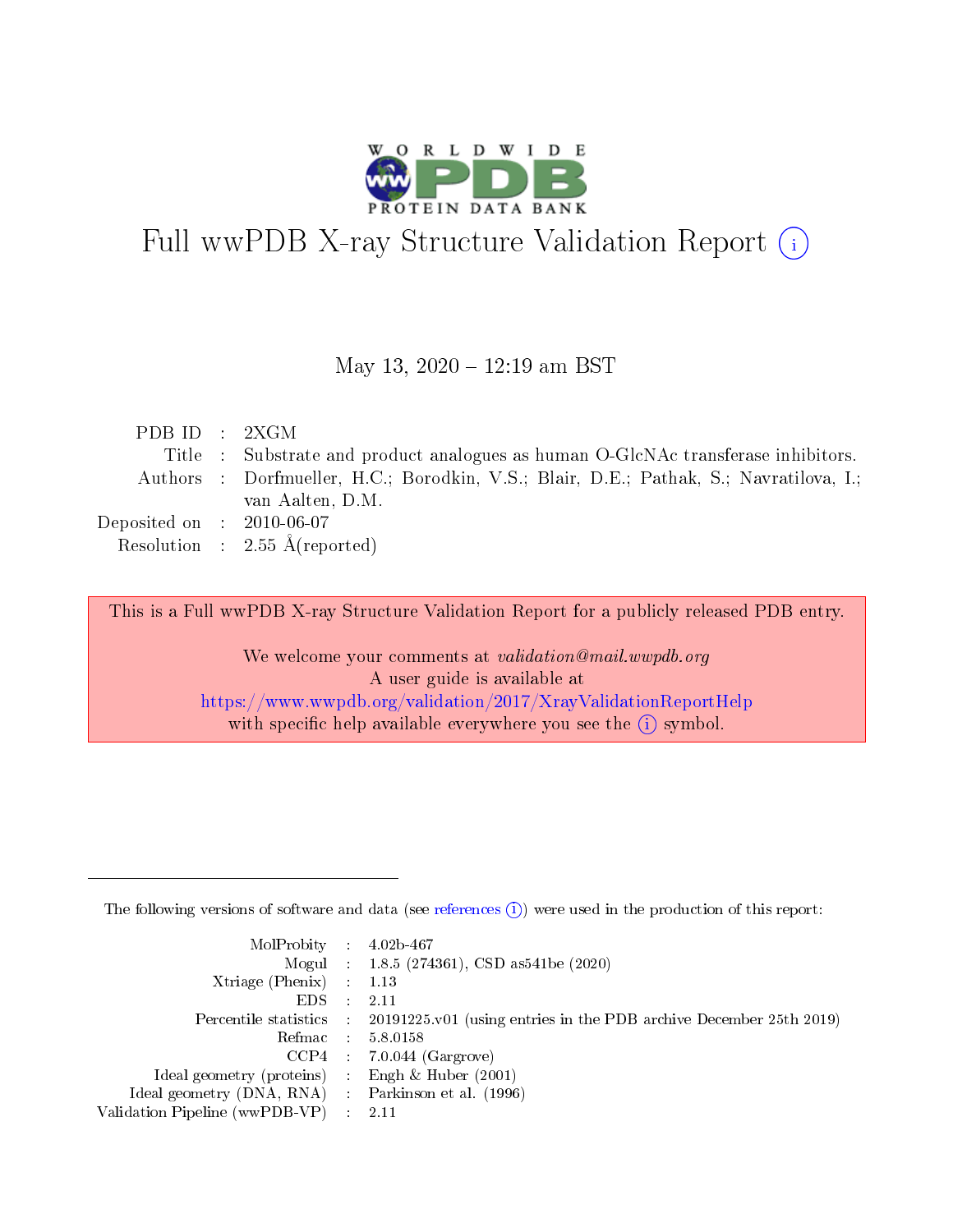# 1 [O](https://www.wwpdb.org/validation/2017/XrayValidationReportHelp#overall_quality)verall quality at a glance  $(i)$

The following experimental techniques were used to determine the structure: X-RAY DIFFRACTION

The reported resolution of this entry is  $2.55 \text{ Å}.$ 

Percentile scores (ranging between 0-100) for global validation metrics of the entry are shown in the following graphic. The table shows the number of entries on which the scores are based.



| Metric                | Whole archive<br>$(\#\mathrm{Entries})$ | Similar resolution<br>$(\#\text{Entries},\, \text{resolution}\; \text{range}(\textup{\AA}))$ |  |  |
|-----------------------|-----------------------------------------|----------------------------------------------------------------------------------------------|--|--|
| $R_{free}$            | 130704                                  | $1284(2.56-2.52)$                                                                            |  |  |
| Clashscore            | 141614                                  | $1332(2.56-2.52)$                                                                            |  |  |
| Ramachandran outliers | 138981                                  | $1315(2.56-2.52)$                                                                            |  |  |
| Sidechain outliers    | 138945                                  | $1315(2.56-2.52)$                                                                            |  |  |
| RSRZ outliers         | 127900                                  | $1272(2.56-2.52)$                                                                            |  |  |

The table below summarises the geometric issues observed across the polymeric chains and their fit to the electron density. The red, orange, yellow and green segments on the lower bar indicate the fraction of residues that contain outliers for  $>=3, 2, 1$  and 0 types of geometric quality criteria respectively. A grey segment represents the fraction of residues that are not modelled. The numeric value for each fraction is indicated below the corresponding segment, with a dot representing fractions  $\epsilon=5\%$  The upper red bar (where present) indicates the fraction of residues that have poor fit to the electron density. The numeric value is given above the bar.

| Mol | Chain | Length | Quality of chain |     |                                   |
|-----|-------|--------|------------------|-----|-----------------------------------|
|     |       | 568    | 9%<br>68%        | 19% | 10%<br>$\bullet\quad\bullet\quad$ |
|     |       | 568    | 20%<br>68%       | 23% | $\cdot$ $\cdot$ 5%                |

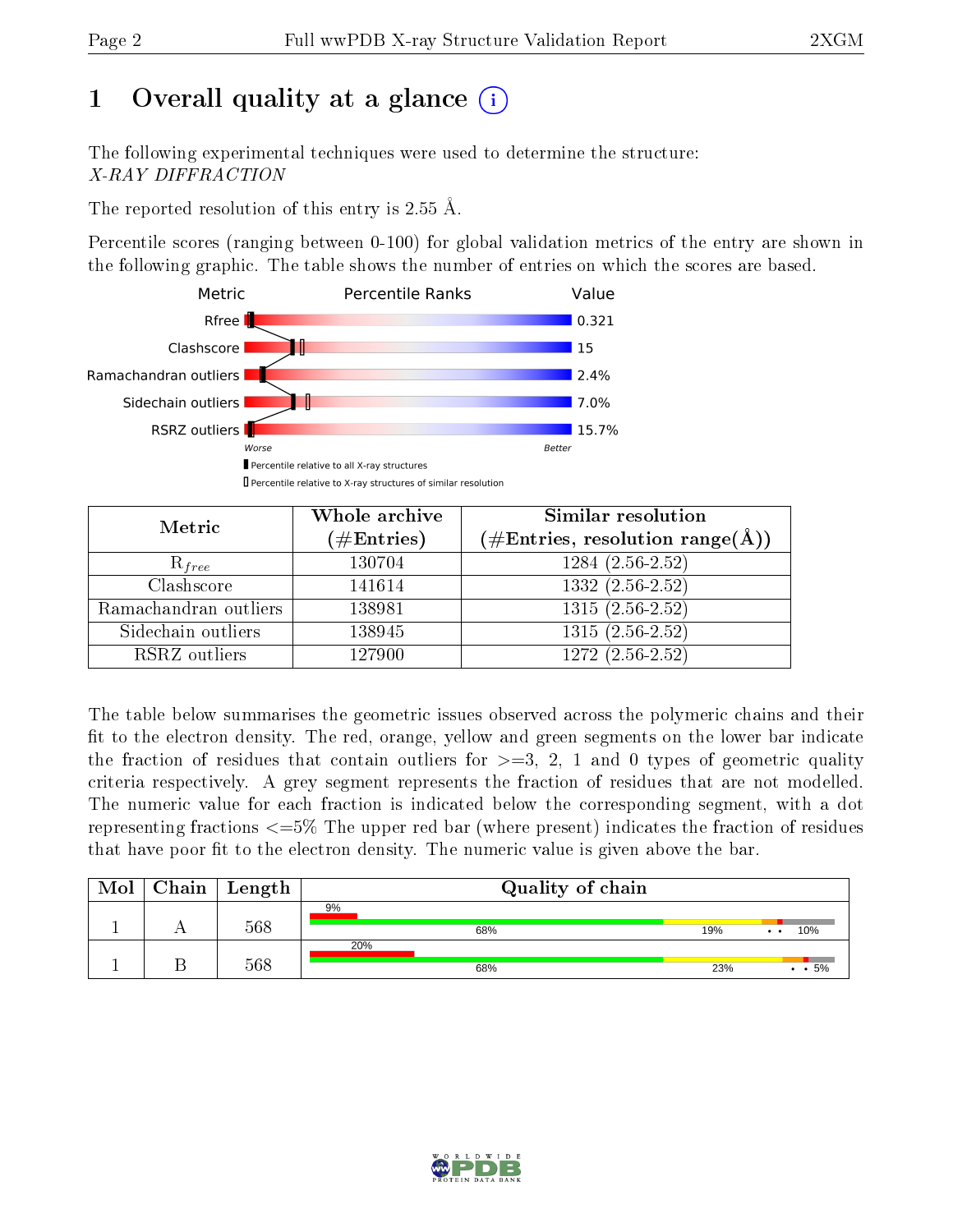# 2 Entry composition (i)

There are 3 unique types of molecules in this entry. The entry contains 8113 atoms, of which 0 are hydrogens and 0 are deuteriums.

In the tables below, the ZeroOcc column contains the number of atoms modelled with zero occupancy, the AltConf column contains the number of residues with at least one atom in alternate conformation and the Trace column contains the number of residues modelled with at most 2 atoms.

| Mol |     | Chain   Residues | Atoms    |                 |       |       |      |  | $\text{ZeroOcc}$   AltConf   Trace |  |
|-----|-----|------------------|----------|-----------------|-------|-------|------|--|------------------------------------|--|
|     |     | 512              | Total    | $\mathbf{C}$    | -N-   |       |      |  |                                    |  |
|     |     |                  | 3923     | 2480 730        |       | - 700 | - 13 |  |                                    |  |
|     |     |                  | Total    | $\sim$ C $\sim$ |       |       |      |  |                                    |  |
|     | 542 | 4119             | 2595 761 |                 | - 740 | -16   |      |  |                                    |  |

• Molecule 1 is a protein called XCOGT.

• Molecule 2 is ALLOXAN (three-letter code: LXN) (formula:  $C_4H_2N_2O_4$ ).



|  | $\text{Mol}$   Chain   Residues | A toms                             | $ZeroOcc \   \$ AltConf |
|--|---------------------------------|------------------------------------|-------------------------|
|  |                                 | Total C N O<br>$10 \t 4 \t 2 \t 4$ |                         |
|  |                                 | Total C N O<br>10.                 |                         |

Molecule 3 is water.

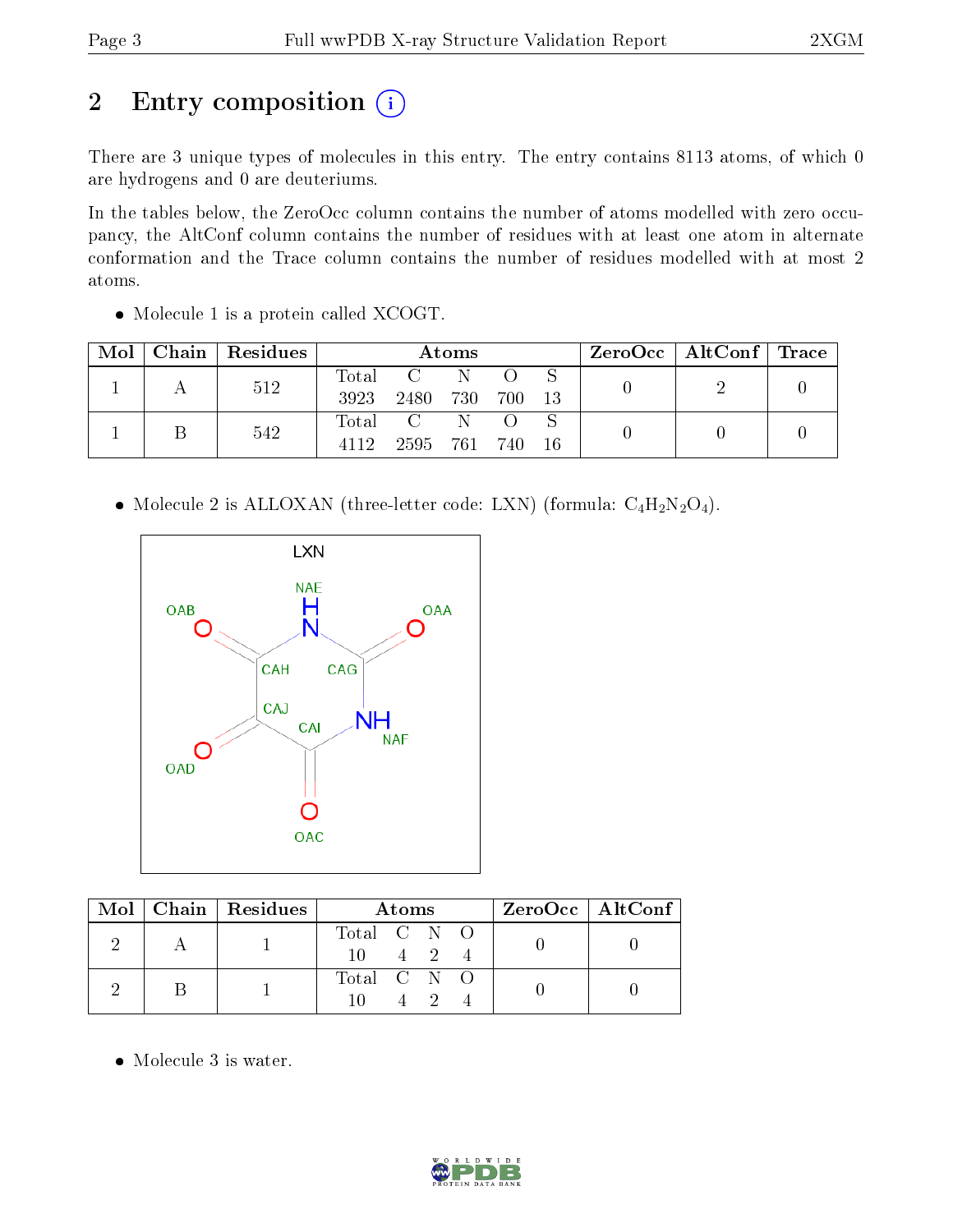|  | $Mol$   Chain   Residues | Atoms                | ZeroOcc   AltConf |  |
|--|--------------------------|----------------------|-------------------|--|
|  | 21                       | Total O<br>21<br>-21 |                   |  |
|  | 37                       | Total O<br>37<br>-37 |                   |  |

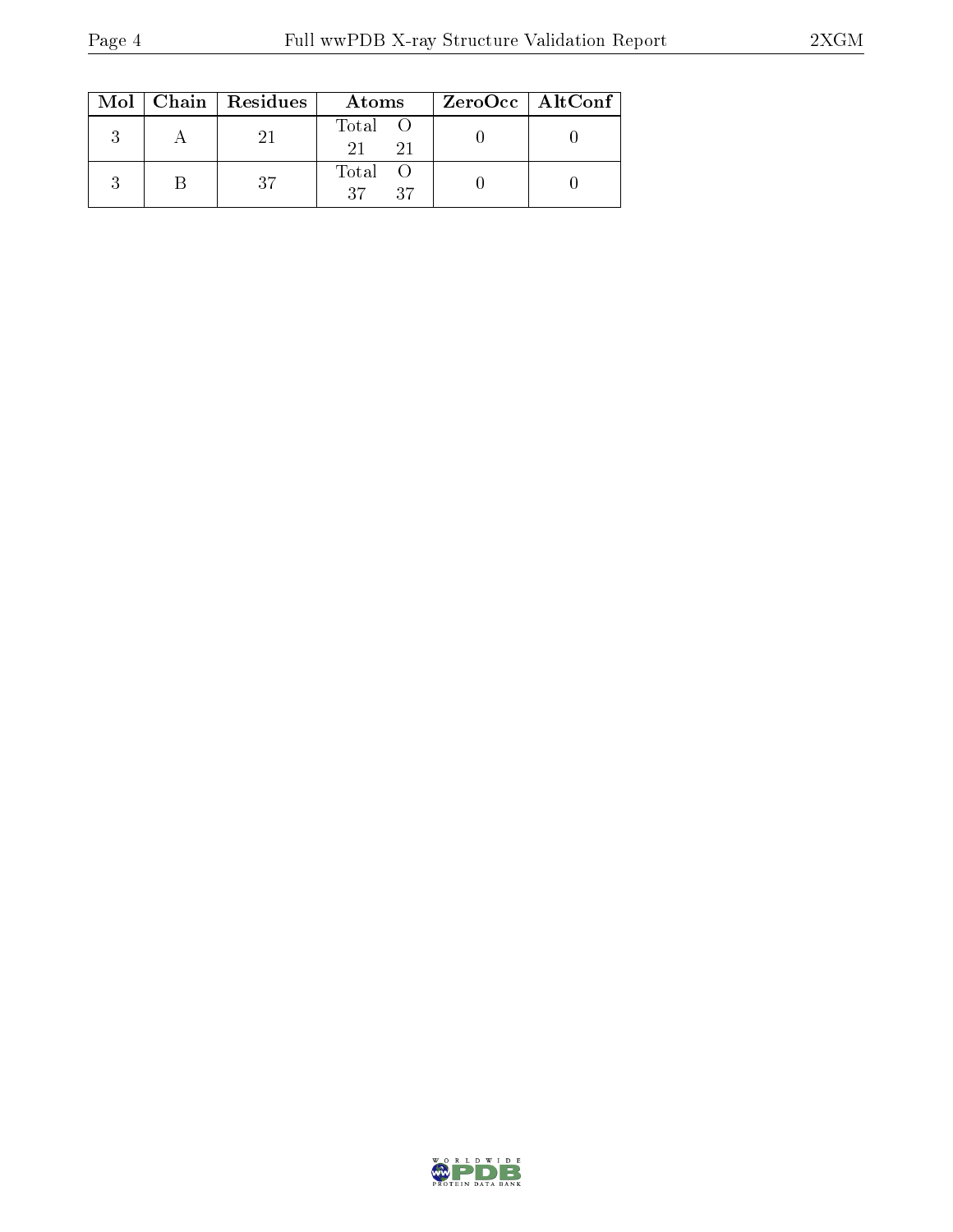# 3 Residue-property plots  $(i)$

These plots are drawn for all protein, RNA and DNA chains in the entry. The first graphic for a chain summarises the proportions of the various outlier classes displayed in the second graphic. The second graphic shows the sequence view annotated by issues in geometry and electron density. Residues are color-coded according to the number of geometric quality criteria for which they contain at least one outlier: green  $= 0$ , yellow  $= 1$ , orange  $= 2$  and red  $= 3$  or more. A red dot above a residue indicates a poor fit to the electron density (RSRZ  $> 2$ ). Stretches of 2 or more consecutive residues without any outlier are shown as a green connector. Residues present in the sample, but not in the model, are shown in grey.



• Molecule 1: XCOGT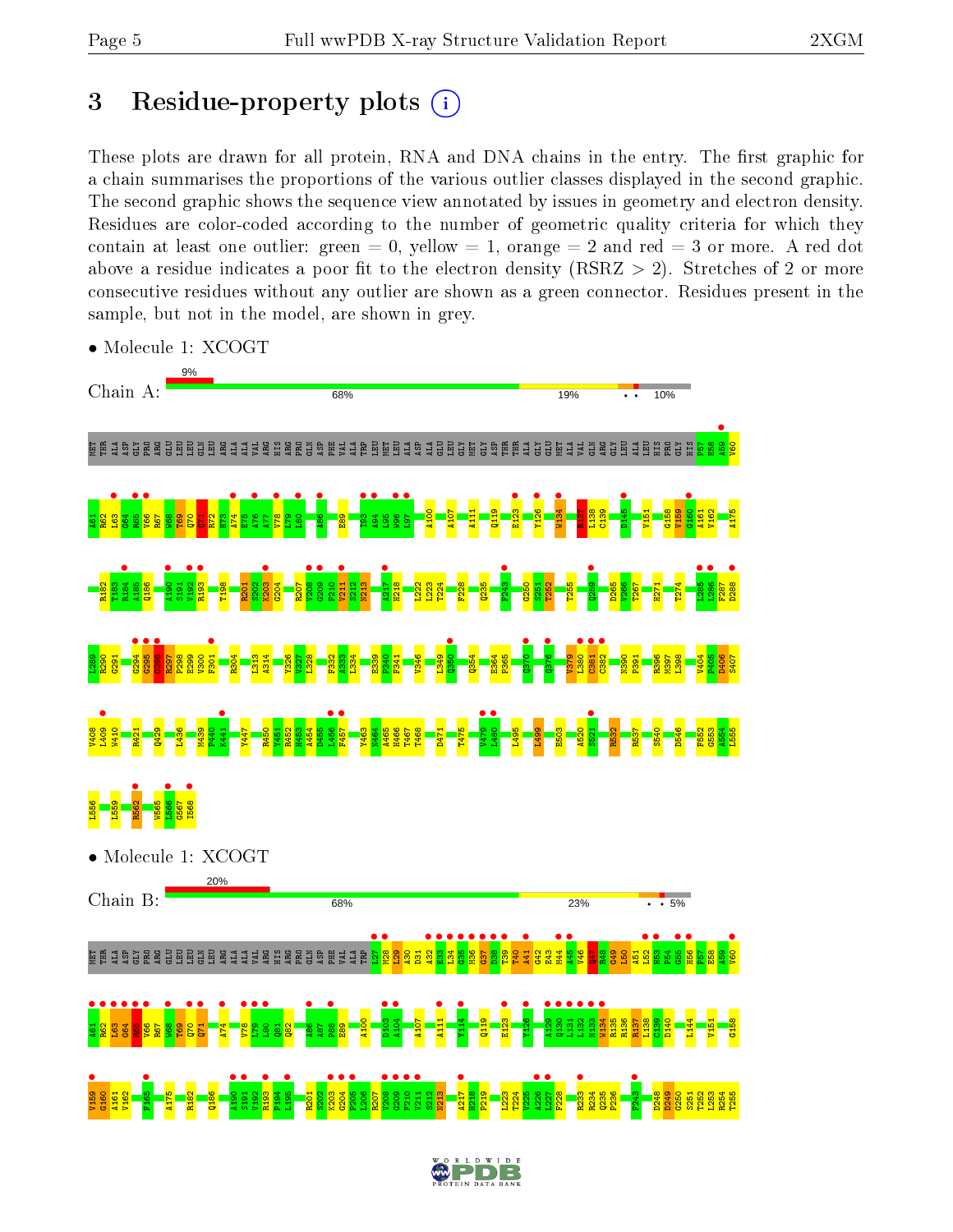# Q259 • A268 • L269 G270 H271 L272 • H280 • H281 • L285 • L286 • F287 • D288 • L289 R290 • G291 • W292 • G293 • G294 • G295 • G296 • R297 P298 E299 V300 • L303 R304 N311 W312 L313 A314 Y315 T318 Y326 • V327 L328 L334 F341 L349 Q350 • S356 • D357 T358 • S359 • R360 V361 • E364 • P365 • R368 T369 Q370 C371 • E375 • Q376 • G377 • V378 V379 L380 • C381 • C382 • F383 • N384 N390 P391 M397 V404 P405 D406 • S407 V408 L409 • W410 L411 • A420 • R421 Q434 • R435 L436 M439 P440 K441 • L442 Q446 Y447 R450 Y451 R452 H453 A454 D455 L456 • F457 L458 • Y463 N464 A465 H466 T467 T468 C477 P478 V479 • S494 H498 L499 E503 A520 S521 • D522 • A528 • R532 R538 • A539 • S540 F543 • D546 L555 R562 • W565 L566 • G567 I568 •

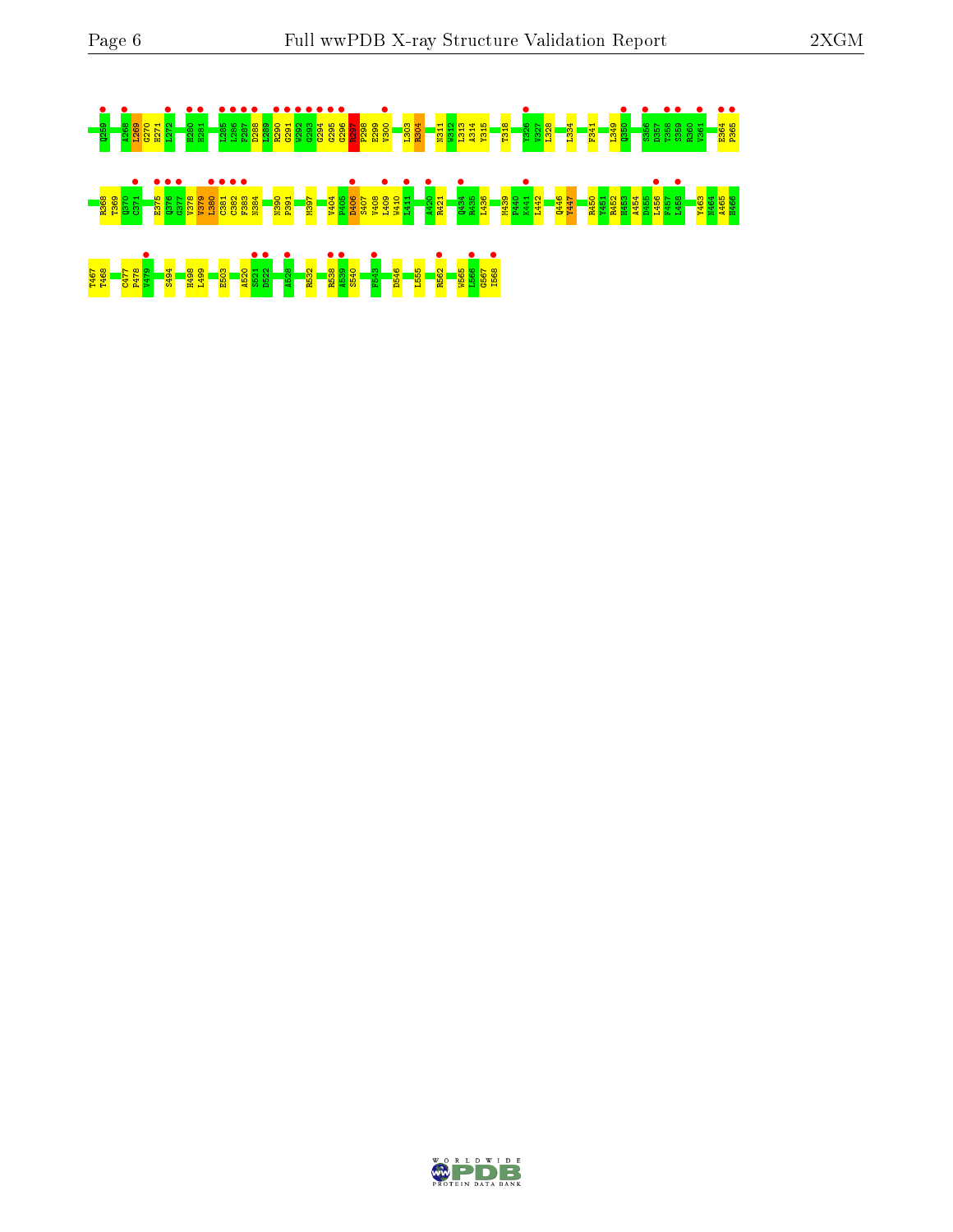# 4 Data and refinement statistics  $(i)$

| Property                                                             | Value                                            | Source     |
|----------------------------------------------------------------------|--------------------------------------------------|------------|
| Space group                                                          | P 21 21 21                                       | Depositor  |
| Cell constants                                                       | 99.98Å 157.20Å<br>83.53Å                         | Depositor  |
| a, b, c, $\alpha$ , $\beta$ , $\gamma$                               | $90.00^{\circ}$ $90.00^{\circ}$<br>$90.00^\circ$ |            |
| Resolution $(A)$                                                     | $-2.55$<br>20.00                                 | Depositor  |
|                                                                      | 20.00<br>$-2.55$                                 | <b>EDS</b> |
| $\%$ Data completeness                                               | $100.0 (20.00 - 2.55)$                           | Depositor  |
| (in resolution range)                                                | $97.7(20.00-2.55)$                               | <b>EDS</b> |
| $R_{merge}$                                                          | 0.05                                             | Depositor  |
| $\mathrm{R}_{sym}$                                                   | (Not available)                                  | Depositor  |
| $\langle I/\sigma(I) \rangle^{-1}$                                   | $\sqrt{2.94 \ (at\ 2.56\text{\AA})}$             | Xtriage    |
| Refinement program                                                   | <b>REFMAC 5.5.0109</b>                           | Depositor  |
|                                                                      | 0.267,<br>0.309                                  | Depositor  |
| $R, R_{free}$                                                        | $0.278$ ,<br>0.321                               | DCC        |
| $R_{free}$ test set                                                  | 1334 reflections $(3.13\%)$                      | wwPDB-VP   |
| Wilson B-factor $(A^2)$                                              | 74.6                                             | Xtriage    |
| Anisotropy                                                           | 0.227                                            | Xtriage    |
| Bulk solvent $k_{sol}(e/\mathring{A}^3)$ , $B_{sol}(\mathring{A}^2)$ | 0.31, 66.7                                       | <b>EDS</b> |
| L-test for $\overline{\text{twinning}}^2$                            | $< L >$ = 0.51, $< L^2 >$ = 0.35                 | Xtriage    |
| Estimated twinning fraction                                          | No twinning to report.                           | Xtriage    |
| $\overline{F_o}, \overline{F_c}$ correlation                         | 0.93                                             | <b>EDS</b> |
| Total number of atoms                                                | 8113                                             | wwPDB-VP   |
| Average B, all atoms $(A^2)$                                         | 39.0                                             | wwPDB-VP   |

Xtriage's analysis on translational NCS is as follows: The largest off-origin peak in the Patterson function is  $3.64\%$  of the height of the origin peak. No significant pseudotranslation is detected.

<sup>&</sup>lt;sup>2</sup>Theoretical values of  $\langle |L| \rangle$ ,  $\langle L^2 \rangle$  for acentric reflections are 0.5, 0.333 respectively for untwinned datasets, and 0.375, 0.2 for perfectly twinned datasets.



<span id="page-6-1"></span><span id="page-6-0"></span><sup>1</sup> Intensities estimated from amplitudes.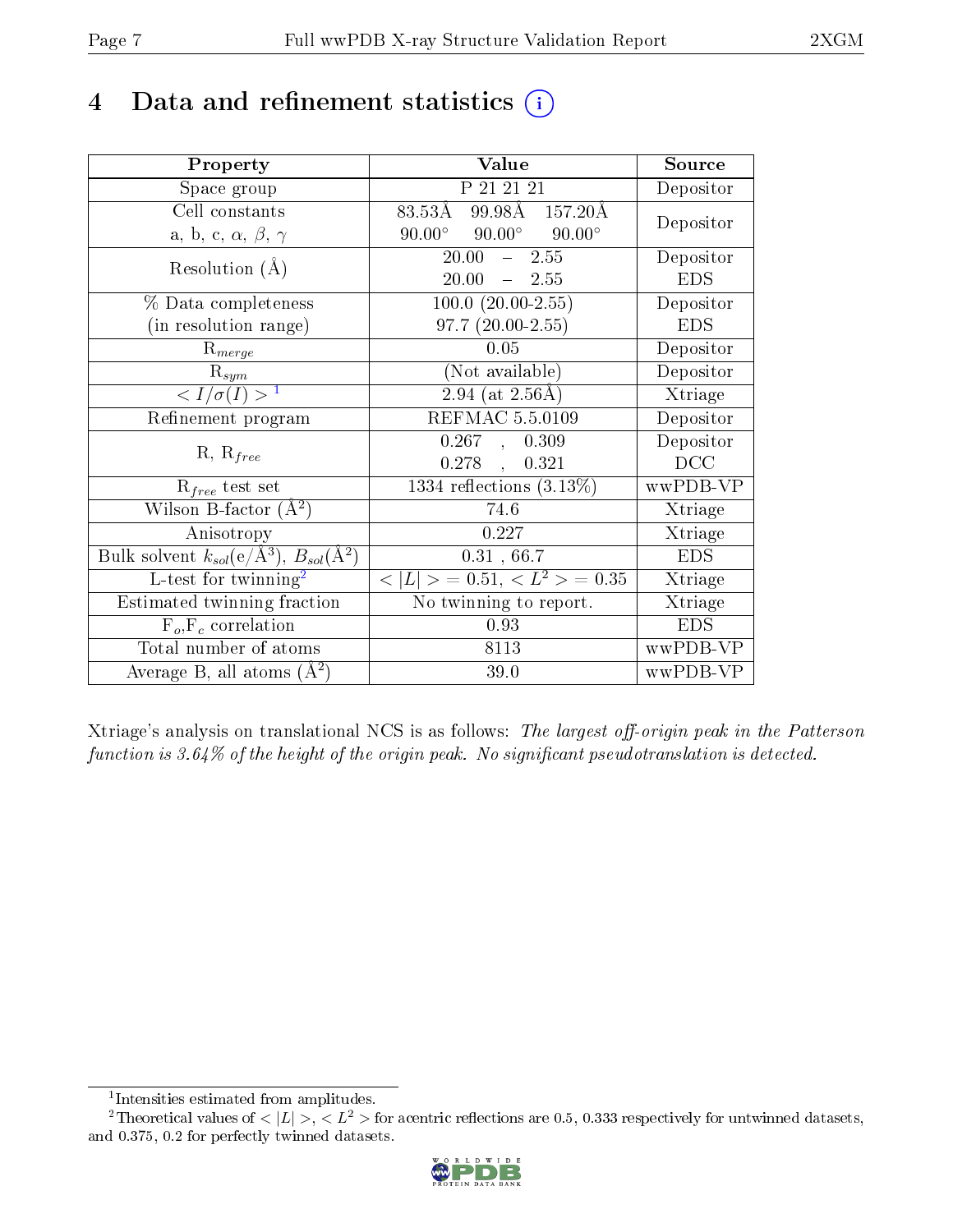# 5 Model quality  $(i)$

## 5.1 Standard geometry  $(i)$

Bond lengths and bond angles in the following residue types are not validated in this section: LXN

The Z score for a bond length (or angle) is the number of standard deviations the observed value is removed from the expected value. A bond length (or angle) with  $|Z| > 5$  is considered an outlier worth inspection. RMSZ is the root-mean-square of all Z scores of the bond lengths (or angles).

| Mol | Chain |      | Bond lengths    | Bond angles |                      |  |
|-----|-------|------|-----------------|-------------|----------------------|--|
|     |       | RMSZ | $\# Z  > 5$     | RMSZ        | $\# Z  > 5$          |  |
|     |       | 0.78 | $(4031 (0.0\%)$ | 0.87        | $8/5501$ $(0.1\%)$   |  |
|     |       | 0.64 | 0/4217          | 0.83        | $7/5753(0.1\%)$      |  |
| 4 H | АH    | 0.71 | $(8248(0.0\%)$  | 0.85        | $15/11254$ $(0.1\%)$ |  |

Chiral center outliers are detected by calculating the chiral volume of a chiral center and verifying if the center is modelled as a planar moiety or with the opposite hand.A planarity outlier is detected by checking planarity of atoms in a peptide group, atoms in a mainchain group or atoms of a sidechain that are expected to be planar.

|  | Mol   Chain   $\#\text{Chirality outliers}$   $\#\text{Planarity outliers}$ |
|--|-----------------------------------------------------------------------------|
|  |                                                                             |
|  |                                                                             |
|  |                                                                             |

All (1) bond length outliers are listed below:

|  |  |                                         | $\vert$ Mol $\vert$ Chain $\vert$ Res $\vert$ Type $\vert$ Atoms $\vert$ Z $\vert$ Observed(A) $\vert$ Ideal(A) |  |
|--|--|-----------------------------------------|-----------------------------------------------------------------------------------------------------------------|--|
|  |  | $-139$   CYS   CB-SG   -5.97 $^{\circ}$ |                                                                                                                 |  |

All (15) bond angle outliers are listed below:

| Mol | Chain | Res | Type        | Atoms                 | Z       | Observed $(°)$ | $Ideal(^o)$ |
|-----|-------|-----|-------------|-----------------------|---------|----------------|-------------|
|     | B     | 562 | ${\rm ARG}$ | NE-CZ-NH1             | $-9.71$ | 115.45         | 120.30      |
|     | А     | 562 | $\rm{ARG}$  | NE-CZ-NH1             | 8.90    | 124.75         | 120.30      |
|     | B     | 562 | ${\rm ARG}$ | NE-CZ-NH <sub>2</sub> | 8.28    | 124.44         | 120.30      |
|     | А     | 562 | $\rm{ARG}$  | $NE$ - $CZ$ - $NH2$   | $-8.16$ | 116.22         | 120.30      |
|     | А     | 297 | $\rm{ARG}$  | NE-CZ-NH <sub>2</sub> | $-7.76$ | 116.42         | 120.30      |
|     | А     | 297 | $\rm{ARG}$  | NE-CZ-NH1             | 7.71    | 124.16         | 120.30      |
|     | B     | 249 | ASP         | $CB-CG-OD2$           | 7.46    | 125.02         | 118.30      |
|     | А     | 537 | ${\rm ARG}$ | NE-CZ-NH <sub>2</sub> | $-7.45$ | 116.58         | 120.30      |

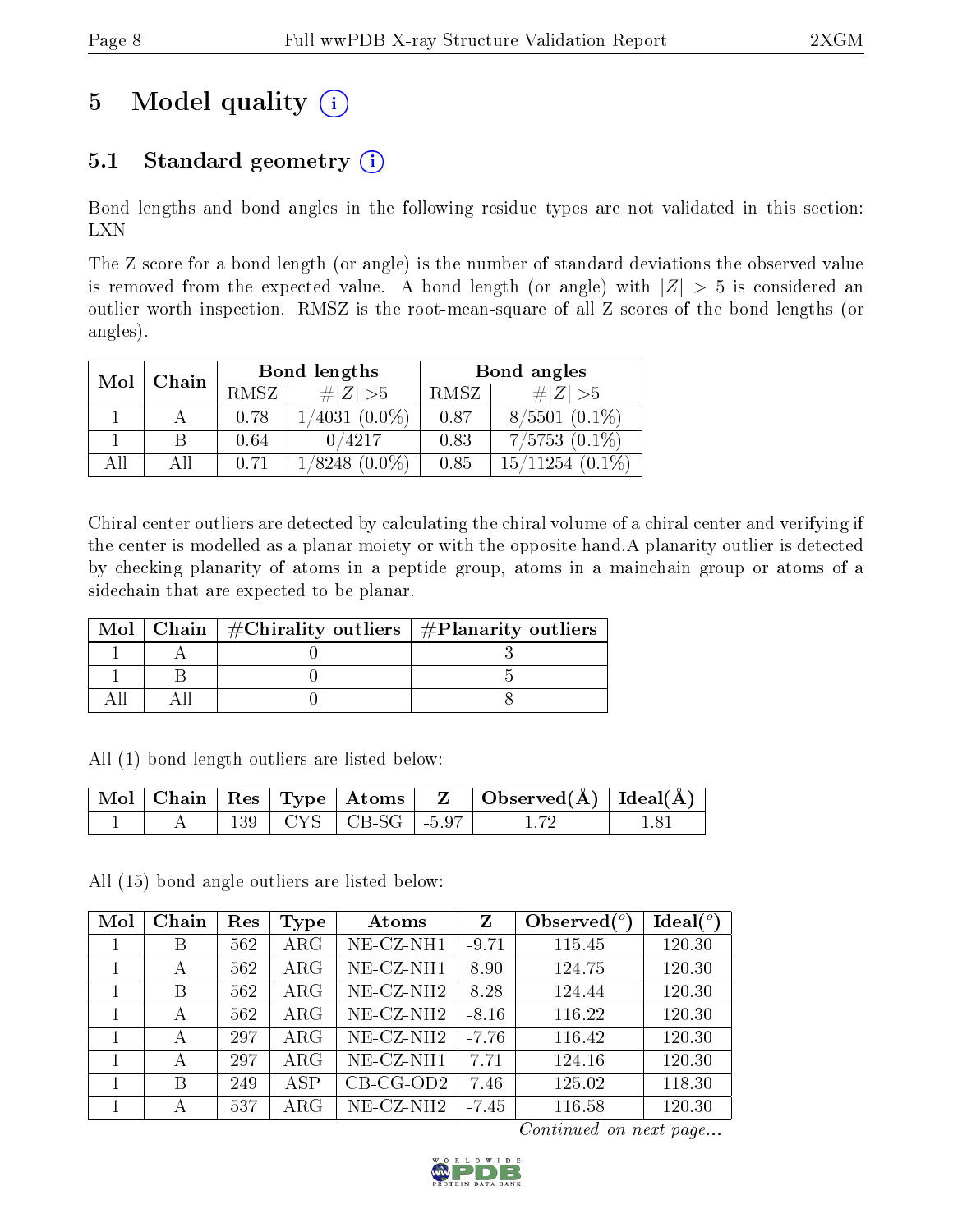| Mol | Chain | Res | Type       | Atoms                    | Z       | Observed $\binom{o}{c}$ | $Ideal(^o)$ |
|-----|-------|-----|------------|--------------------------|---------|-------------------------|-------------|
|     | А     | 421 | $\rm{ARG}$ | NE-CZ-NH1                | $-7.15$ | 116.72                  | 120.30      |
|     | В     | 297 | $\rm{ARG}$ | NE-CZ-NH1                | $-6.56$ | 117.02                  | 120.30      |
|     | В     | 203 | <b>LYS</b> | $C-N-CA$                 | 5.78    | 134.43                  | 122.30      |
|     | В     | 269 | LEU        | $C-N-CA$                 | 5.68    | 134.24                  | 122.30      |
|     | А     | 137 | $\rm{ARG}$ | $NE-CZ-NH2$              | 5.39    | 123.00                  | 120.30      |
|     | В     | 297 | $\rm{ARG}$ | $NE$ -CZ-NH <sub>2</sub> | 5.32    | 122.96                  | 120.30      |
|     | А     | 396 | $\rm{ARG}$ | $NE- CZ-NH2$             | $-5.17$ | 117.72                  | 120.30      |

There are no chirality outliers.

|  | All (8) planarity outliers are listed below: |  |  |  |  |
|--|----------------------------------------------|--|--|--|--|
|--|----------------------------------------------|--|--|--|--|

| Mol | Chain | $\operatorname{Res}% \left( \mathcal{N}\right) \equiv\operatorname{Res}(\mathcal{N}_{0},\mathcal{N}_{0})$ | Type       | Group   |
|-----|-------|-----------------------------------------------------------------------------------------------------------|------------|---------|
| 1   | А     | 203                                                                                                       | <b>LYS</b> | Peptide |
| 1   | A     | 296                                                                                                       | <b>GLY</b> | Peptide |
| 1   | A     | 406                                                                                                       | ASP        | Peptide |
| 1   | B     | 160                                                                                                       | <b>GLY</b> | Peptide |
| 1   | R     | 296                                                                                                       | <b>GLY</b> | Peptide |
| 1   | B     | 406                                                                                                       | ASP        | Peptide |
| 1   | R     | 63                                                                                                        | LEU        | Peptide |
| 1   | R     | 64                                                                                                        | <b>GLY</b> | Peptide |

### 5.2 Too-close contacts  $(i)$

In the following table, the Non-H and H(model) columns list the number of non-hydrogen atoms and hydrogen atoms in the chain respectively. The H(added) column lists the number of hydrogen atoms added and optimized by MolProbity. The Clashes column lists the number of clashes within the asymmetric unit, whereas Symm-Clashes lists symmetry related clashes.

|   |   |      | Mol   Chain   Non-H   H(model)   H(added) |      |     | $Clashes$   Symm-Clashes |
|---|---|------|-------------------------------------------|------|-----|--------------------------|
|   |   | 3923 |                                           | 3855 | 116 |                          |
|   | В | 4112 |                                           | 4043 | 134 |                          |
|   |   | 10   |                                           |      |     |                          |
|   | В | 10   |                                           |      |     |                          |
| ച |   | 21   |                                           |      |     |                          |
| ົ | В | 37   |                                           |      | 10  |                          |
|   |   | 8113 |                                           | 7902 | 244 |                          |

The all-atom clashscore is defined as the number of clashes found per 1000 atoms (including hydrogen atoms). The all-atom clashscore for this structure is 15.

All (244) close contacts within the same asymmetric unit are listed below, sorted by their clash magnitude.

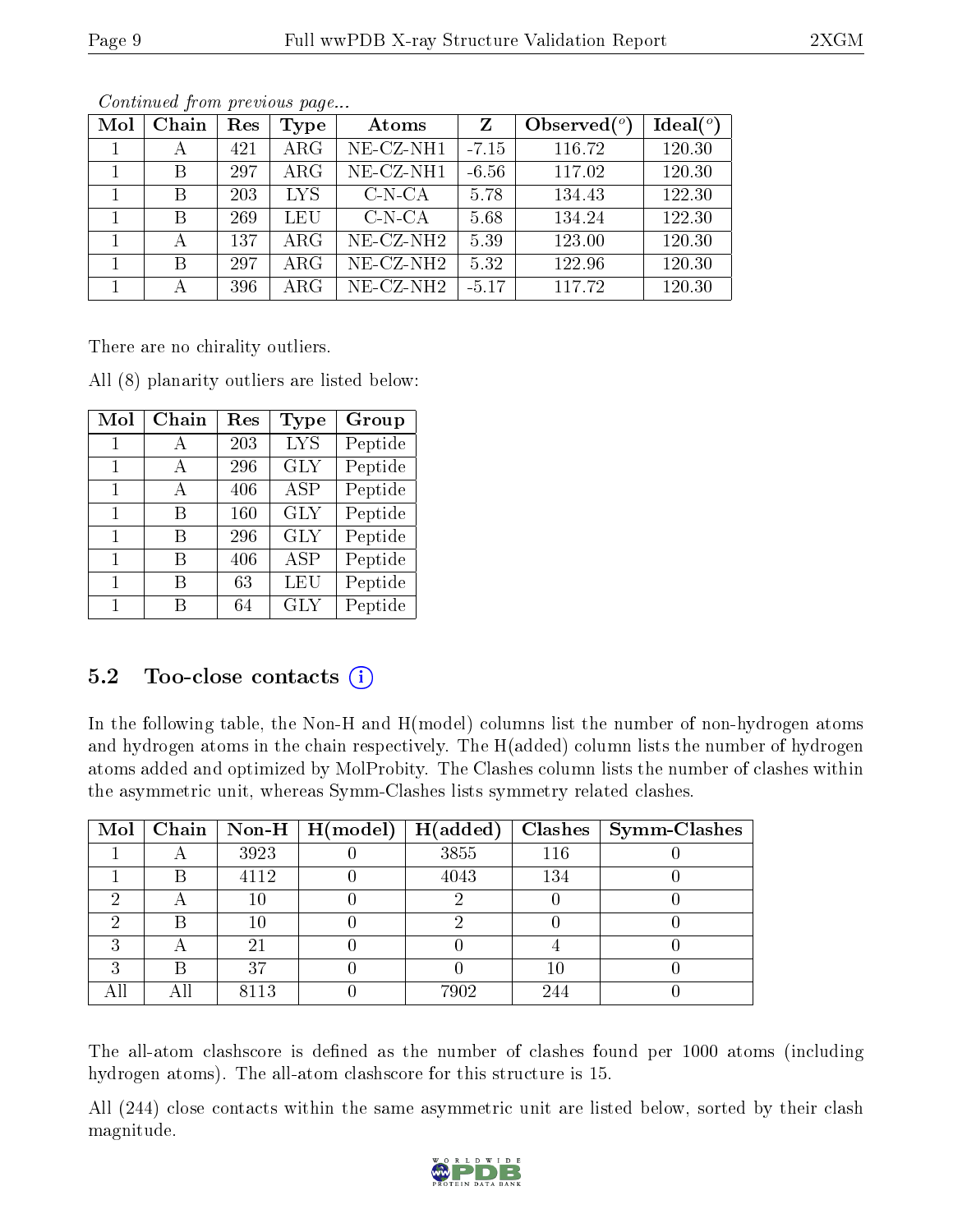| Atom-1              | Atom-2                      | Interatomic       | Clash         |
|---------------------|-----------------------------|-------------------|---------------|
|                     |                             | distance $(\AA)$  | overlap $(A)$ |
| 1:B:442:LEU:HB3     | 3:B:2031:HOH:O              | 1.31              | 1.26          |
| 1: A:67: ARG:HD2    | 3:A:2001:HOH:O              | 1.44              | $1.15\,$      |
| 1:B:382:CYS:HB2     | 1:B:397:MET:HE1             | 1.24              | 1.12          |
| 1:B:40:THR:HA       | 1:B:41:ALA:HB3              | 1.44              | 0.99          |
| 1:B:382:CYS:HB2     | 1:B:397:MET:CE              | 1.93              | 0.98          |
| 1:B:382:CYS:CB      | 1:B:397:MET:HE1             | 1.92              | 0.98          |
| 1: A:290:ARG:NE     | 1:A:297:ARG:H               | 1.62              | 0.97          |
| 1: A:290:ARG:HE     | 1:A:297:ARG:N               | 1.63              | 0.96          |
| 1:B:383:PHE:CE1     | 3:B:2027:HOH:O              | 2.19              | 0.95          |
| 1: A:290:ARG:HE     | 1:A:297:ARG:H               | 0.97              | 0.95          |
| 1:B:446:GLN:HB2     | 3:B:2031:HOH:O              | 1.66              | 0.94          |
| 1:A:354:GLN:HE21    | 1:A:466[A]:HIS:CE1          | 1.87              | 0.93          |
| 1:B:328:LEU:HD11    | 1:B:349:LEU:HG              | 1.52              | 0.92          |
| 1:A:382:CYS:CB      | 1: A:397: MET:HE1           | 2.00              | 0.91          |
| 1: A: 158: GLY: HA2 | 1:A:159:VAL:O               | 1.71              | 0.90          |
| 1: A:406: ASP:HB2   | 3:A:2015:HOH:O              | 1.75              | 0.86          |
| 1:A:354:GLN:NE2     | 1:A:466[A]:HIS:CE1          | 2.43              | 0.86          |
| 1:A:382:CYS:HB2     | 1: A:397: MET:CE            | 2.05              | 0.86          |
| 1: B: 43: GLU: C    | 1:B:47:GLN:HE22             | 1.79              | 0.86          |
| 1: A:328:LEU:HD11   | 1: A:349: LEU: HG           | 1.59              | 0.84          |
| 1:B:223:LEU:HD11    | 1:B:467:THR:HG22            | 1.59              | 0.83          |
| 1: A:67: ARG: NH1   | 1:A:70:GLN:OE1              | 2.10              | 0.83          |
| 1:B:213:ASN:H       | 1:B:213:ASN:HD22            | 1.26              | 0.83          |
| 1: A:223:LEU:HD21   | 1:A:467:THR:HG22            | 1.60              | 0.82          |
| 1: A:295: GLY:O     | 1: A:296: GLY:O             | $\overline{2.00}$ | 0.80          |
| 1:A:354:GLN:NE2     | 1:A:466[A]:HIS:ND1          | 2.30              | 0.79          |
| 1:A:382:CYS:HB2     | 1: A:397: MET:HE1           | 1.60              | 0.78          |
| 1:B:151:VAL:HG13    | 1:B:162:VAL:HG22            | 1.65              | 0.78          |
| 1:A:382:CYS:SG      | 1: A:397: MET:HE1           | 2.25              | 0.76          |
| 1:B:378:VAL:HB      | 3:B:2025:HOH:O              | 1.84              | 0.76          |
| 1:B:151:VAL:HG13    | $1:B:162:VAL$ : $CG2$       | 2.16              | 0.75          |
| 1:A:159:VAL:HG23    | 1:A:159:VAL:O               | 1.86              | 0.74          |
| 1: A:213: ASN:HD22  | 1: A: 213: ASN:H            | 1.37              | 0.73          |
| 1:B:290:ARG:HH11    | 1:B:297:ARG:H               | 1.38              | 0.72          |
| 1:B:381:CYS:HB2     | 3:B:2027:HOH:O              | 1.89              | 0.72          |
| 1: A: 159: VAL: O   | 1: A: 159: VAL: CG2         | 2.38              | 0.71          |
| 1:B:158:GLY:HA2     | 1:B:159:VAL:O               | 1.90              | 0.71          |
| 1:A:290:ARG:HH11    | 1:A:298:PRO:H <sub>D3</sub> | 1.56              | 0.70          |
| 1: A:568: ILE: HG22 | 1: A:568: ILE: O            | 1.90              | 0.70          |
| 1:A:252:THR:HA      | 1:B:252:THR:HG22            | 1.73              | 0.70          |
| 1:B:368:ARG:HB3     | 3:B:2024:HOH:O              | 1.92              | 0.69          |
| 1:B:288:ASP:CG      | 1:B:290:ARG:HH21            | 1.96              | 0.69          |

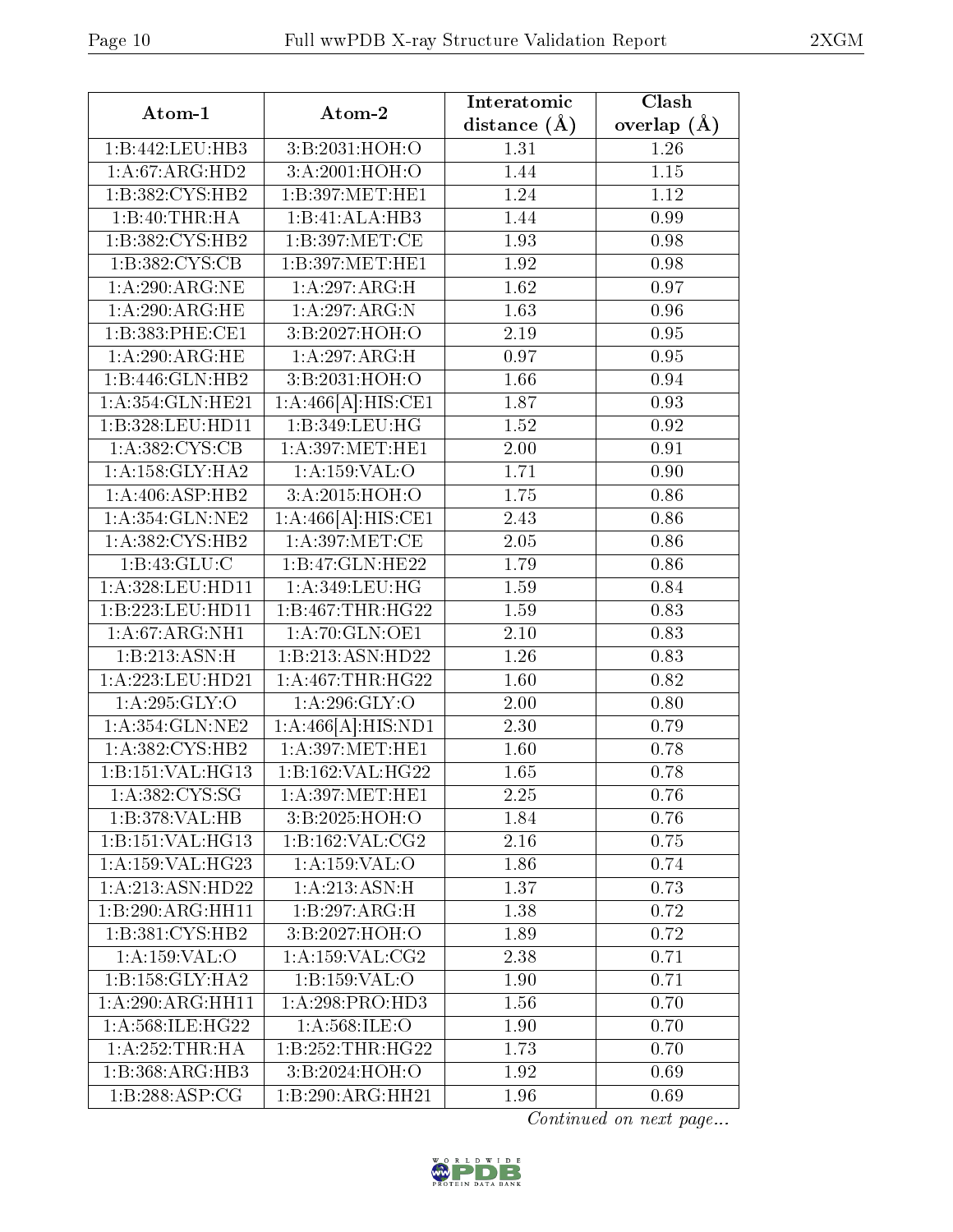| Continueu from previous page |                             | Interatomic    | Clash         |
|------------------------------|-----------------------------|----------------|---------------|
| Atom-1                       | Atom-2                      | distance $(A)$ | overlap $(A)$ |
| 1:B:63:LEU:O                 | 1:B:66:VAL:HB               | 1.93           | 0.68          |
| 1:B:40:THR:HG21              | 1:B:70:GLN:HE21             | 1.59           | 0.68          |
| 1:B:40:THR:CA                | 1:B:41:ALA:HB3              | 2.22           | 0.67          |
| 1:B:111:ALA:HB2              | 1:B:134:TRP:HD1             | 1.58           | 0.67          |
| 1:A:235:GLN:HA               | 1:A:235:GLN:HE21            | 1.59           | 0.67          |
| 1: A:288:ASP:CG              | 1:A:290:ARG:HH21            | 1.97           | 0.67          |
| 1:B:290:ARG:HH11             | 1:B:298:PRO:HD3             | 1.60           | 0.66          |
| 1:B:46:VAL:N                 | 1:B:47:GLN:O                | 2.28           | 0.66          |
| 1:B:56:HIS:HD2               | 1: B:58: GLU:H              | 1.44           | 0.65          |
| 1:B:297:ARG:H                | 1:B:298:PRO:HD3             | 1.63           | 0.64          |
| 1:B:288:ASP:OD2              | 1:B:290:ARG:NH2             | 2.31           | 0.63          |
| 1:A:382:CYS:HB2              | 1: A:397: MET:HE2           | 1.79           | 0.63          |
| 1:B:201:ARG:NH1              | 1:B:207:ARG:HE              | 1.96           | 0.63          |
| 1:B:313:LEU:HG               | 1:B:313:LEU:O               | 1.97           | 0.63          |
| 1:A:182:ARG:HH21             | 1:A:186:GLN:HE22            | 1.47           | 0.63          |
| 1:A:111:ALA:HB2              | 1: A: 134: TRP: HD1         | 1.63           | 0.62          |
| 1:B:568:ILE:O                | 1:B:568:ILE:HG22            | 2.01           | 0.61          |
| 1:B:67:ARG:HA                | 1: B:67: ARG: HE            | 1.65           | 0.60          |
| 1:A:290:ARG:NH1              | 1:A:298:PRO:HD3             | 2.15           | 0.60          |
| 1: B:56: HIS: CD2            | $1:B:58:GLU:H\overline{B2}$ | 2.36           | 0.60          |
| 1:B:43:GLU:HA                | 1:B:47:GLN:OE1              | 2.01           | 0.60          |
| 1: A: 252: THR: HG22         | 1:B:252:THR:H               | 1.82           | 0.59          |
| 1: A: 158: GLY: HA2          | 1:A:159:VAL:C               | 2.19           | 0.59          |
| 1:A:298:PRO:HD2              | 1:A:299:GLU:OE1             | 2.03           | 0.59          |
| 1:B:503:GLU:OE2              | 1:B:532:ARG:NH1             | 2.33           | 0.58          |
| 1:B:297:ARG:H                | 1:B:298:PRO:CD              | 2.17           | 0.58          |
| 1:B:290:ARG:CZ               | 1:B:290:ARG:HB2             | 2.33           | 0.58          |
| 1:A:439:MET:CE               | 1: A:447:TYR:HD1            | 2.17           | 0.57          |
| 1:B:204:GLY:O                | 1:B:565:TRP:HZ2             | 1.86           | 0.57          |
| 1: A: 235: GLN: NE2          | 1:A:235:GLN:HA              | 2.19           | 0.57          |
| 1:B:47:GLN:O                 | 1:B:47:GLN:CD               | 2.42           | 0.57          |
| 1: A:204: GLY:O              | 1: A:565:TRP:HZ2            | 1.87           | 0.57          |
| 1:A:290:ARG:CZ               | 1:A:297:ARG:H               | 2.17           | 0.57          |
| 1:B:235:GLN:HE21             | 1:B:235:GLN:HA              | 1.70           | 0.56          |
| 1:B:47:GLN:O                 | 1:B:47:GLN:NE2              | 2.39           | 0.56          |
| 1:A:288:ASP:OD2              | 1:A:290:ARG:NH2             | 2.39           | 0.56          |
| 1:B:43:GLU:HA                | 1:B:47:GLN:NE2              | 2.20           | 0.56          |
| 1:B:43:GLU:HG3               | 1:B:47:GLN:NE2              | 2.21           | 0.56          |
| 1:B:379:VAL:HG22             | 1:B:454:ALA:HA              | 1.88           | 0.56          |
| 1:B:43:GLU:CA                | 1:B:47:GLN:HE22             | 2.18           | 0.55          |
| 1: A:67: ARG: HA             | 1: A:67: ARG: HE            | 1.72           | 0.55          |

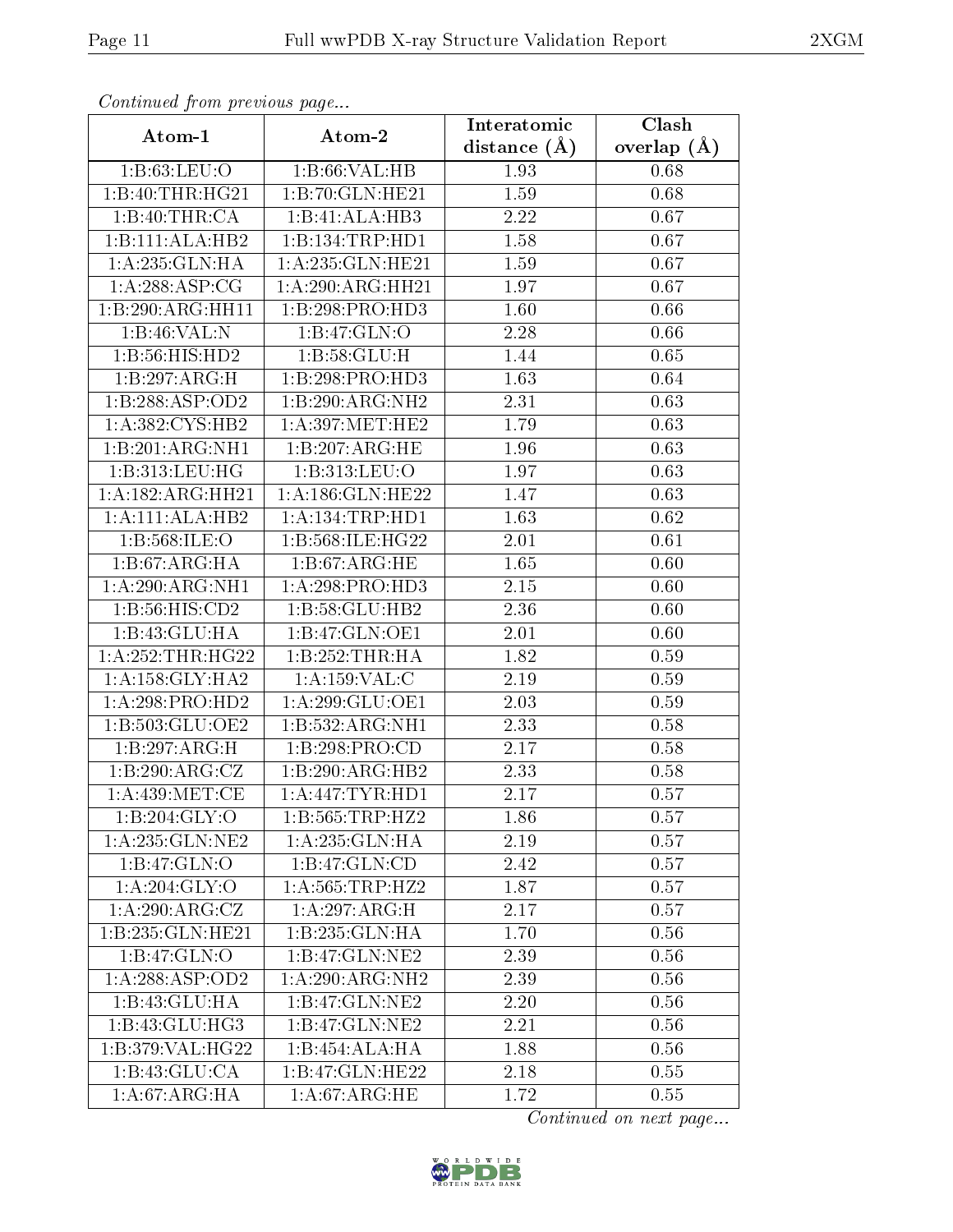| Continuea from previous page                 |                     | Interatomic       | Clash             |
|----------------------------------------------|---------------------|-------------------|-------------------|
| Atom-1                                       | Atom-2              | distance $(\AA)$  | overlap $(A)$     |
| 1:B:46:VAL:N                                 | 1:B:47:GLN:C        | 2.60              | 0.55              |
| 1: A:204: GLY:O                              | 1:A:565:TRP:CZ2     | 2.60              | $\overline{0.55}$ |
| 1:B:134:TRP:CZ3                              | 1:B:137:ARG:HD2     | 2.41              | 0.55              |
| 1: A:406: ASP:CB                             | 3:A:2015:HOH:O      | 2.45              | 0.54              |
| 1: A:290:ARG:CZ                              | 1:A:290:ARG:HB2     | 2.37              | 0.54              |
| 1:B:288:ASP:CG                               | 1:B:290:ARG:NH2     | 2.61              | 0.54              |
| 1:A:379:VAL:HG22                             | 1:A:454:ALA:HA      | 1.89              | 0.54              |
| 1:A:175:ALA:HB2                              | 1: A:341: PHE:CE1   | 2.43              | 0.53              |
| 1: A:218: HIS:O                              | 1: A: 222: LEU: HB3 | 2.08              | 0.53              |
| 1:A:288:ASP:HB2                              | 1: A:301: PHE: CZ   | 2.43              | 0.53              |
| 1: A:354: GLN: HE21                          | 1:A:466[A]:HIS:HE1  | 1.46              | 0.53              |
| 1:B:269:LEU:O                                | 1:B:297:ARG:NH1     | 2.37              | 0.53              |
| 1: B:56: HIS: CD2                            | 1: B:58: GLU: H     | 2.25              | 0.53              |
| 1:B:298:PRO:HD2                              | 1:B:299:GLU:OE1     | 2.08              | 0.53              |
| 1:B:43:GLU:HA                                | 1:B:47:GLN:CD       | 2.29              | $0.52\,$          |
| 1: A: 365: PRO:HG3                           | 1:A:452:ARG:HB2     | 1.90              | 0.52              |
| 1:A:74:ALA:O                                 | 1:A:78:VAL:HG23     | 2.09              | 0.52              |
| 1:B:56:HIS:HD2                               | 1:B:58:GLU:HB2      | 1.74              | 0.52              |
| 1:B:204:GLY:O                                | 1:B:565:TRP:CZ2     | 2.61              | $0.52\,$          |
| 1:A:201:ARG:NH1                              | 1: A:207: ARG: HE   | 2.07              | 0.52              |
| 1:B:288:ASP:OD1                              | 1:B:290:ARG:NH2     | 2.38              | 0.52              |
| 1:B:67:ARG:NH1                               | 1:B:70:GLN:OE1      | 2.39              | 0.52              |
| 1: A:213: ASN:ND2                            | 1: A:213: ASN:H     | 2.05              | 0.52              |
| 1:A:398:LEU:HD12                             | 1:A:429:GLN:HG3     | 1.92              | 0.51              |
| 1: A:62: ARG:O                               | 1: A:66: VAL:HG23   | 2.09              | 0.51              |
| 1:B:158:GLY:HA2                              | 1:B:159:VAL:C       | $\overline{2}.29$ | 0.51              |
| 1:B:36:MET:H                                 | 1:B:37:GLY:CA       | 2.23              | 0.51              |
| 1:B:410:TRP:C                                | 3:B:2027:HOH:O      | $2.48\,$          | 0.51              |
| 1: A:126:TYR:HA                              | 1:A:161:ALA:HB1     | 1.91              | 0.51              |
| 1: A: 568: ILE: O                            | 1: A:568: ILE: CG2  | 2.59              | 0.51              |
| $1: A: 555:$ LEU:C                           | 1:A:555:LEU:HD23    | 2.31              | 0.51              |
| 1:B:40:THR:HA                                | 1:B:41:ALA:CB       | 2.22              | 0.51              |
| 1: A: 151: VAL: HG13                         | 1:A:162:VAL:HG22    | 1.93              | 0.51              |
| 1:B:74:ALA:O                                 | 1:B:78:VAL:HG23     | 2.11              | 0.51              |
| 1: B:62: ARG:O                               | 1: B:65: ARG:HB3    | 2.11              | 0.51              |
| 1: A.67: ARG:HH11                            | 1: A:70: GLN:CD     | 2.11              | 0.50              |
| 1:B:297:ARG:N                                | 1:B:298:PRO:CD      | 2.73              | 0.50              |
| 1:B:160:GLY:HA2                              | 1:B:161:ALA:HB3     | 1.93              | 0.50              |
| 1: A:439:MET:HES                             | 1:A:447:TYR:HD1     | 1.77              | 0.50              |
| 1:B:151:VAL:HG13                             | 1:B:162:VAL:HG21    | 1.92              | 0.50              |
| $1: B:313: \overline{\text{LEU}: \text{CG}}$ | 1:B:313:LEU:O       | 2.56              | 0.50              |

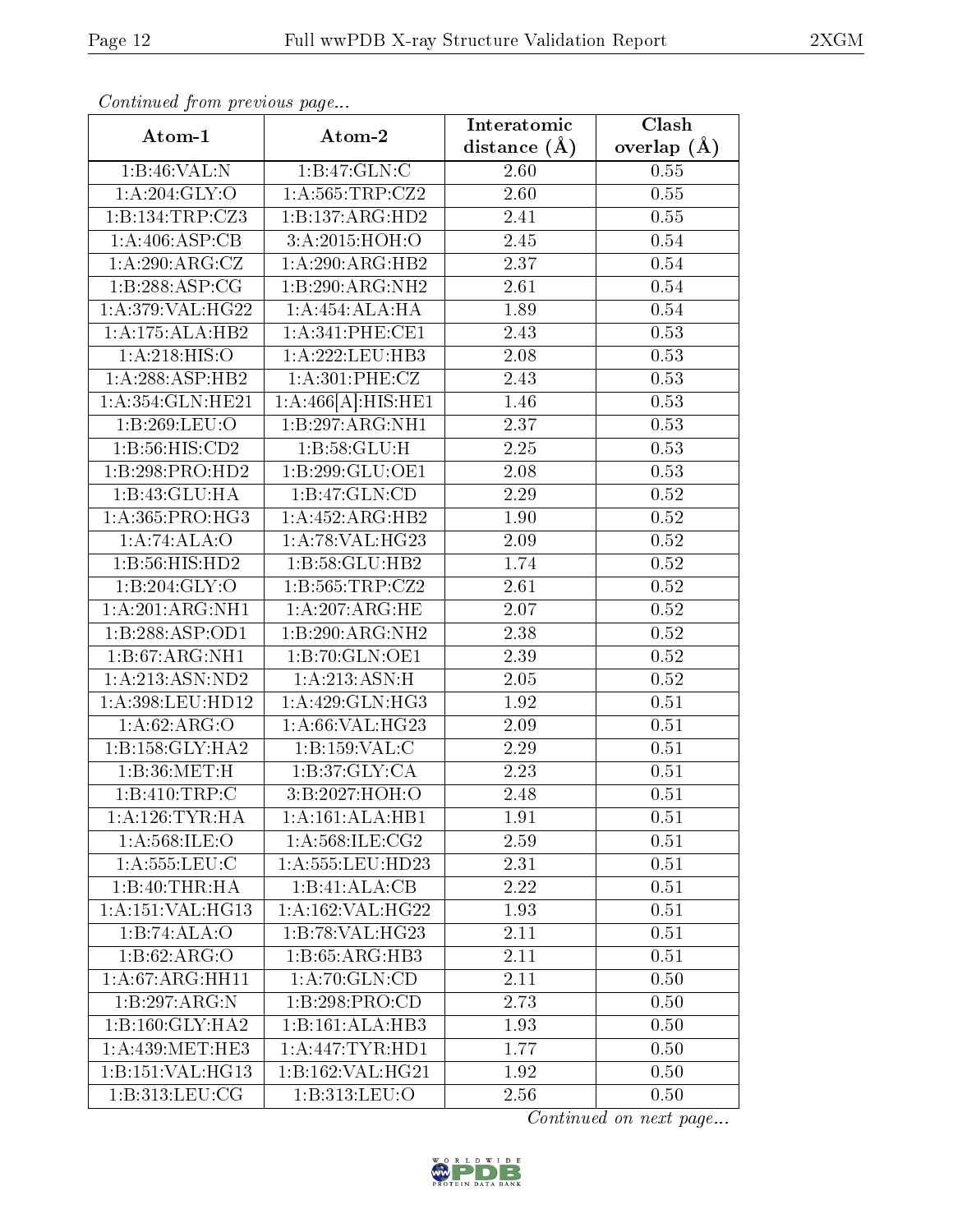| Continual from previous page |                                    | Interatomic       | Clash           |
|------------------------------|------------------------------------|-------------------|-----------------|
| Atom-1                       | Atom-2                             | distance $(A)$    | overlap $(\AA)$ |
| 1:B:538:ARG:HG2              | 1:B:538:ARG:O                      | 2.12              | 0.50            |
| 1:A:213:ASN:HD22             | 1: A:213: ASN:N                    | 2.01              | 0.50            |
| 1:B:369:THR:OG1              | 1:B:375:GLU:OE2                    | 2.28              | 0.49            |
| 1:A:439:MET:SD               | 1: A:450:ARG:HG3                   | 2.53              | 0.49            |
| 1: A:252:THR:HG21            | 1: B: 255: THR:OG1                 | 2.12              | 0.49            |
| 1:B:365:PRO:HG3              | 1:B:452:ARG:HB2                    | 1.94              | 0.49            |
| 1:A:404:VAL:HG11             | 1:A:520:ALA:HB1                    | 1.94              | 0.49            |
| 1:A:409:LEU:HD23             | $1:$ A:436:LEU:HD22                | 1.94              | 0.49            |
| 1:A:290:ARG:NH1              | 1:A:298:PRO:CD                     | 2.76              | 0.49            |
| 1:B:290:ARG:NH1              | 1:B:298:PRO:HD3                    | 2.25              | 0.49            |
| 1:A:203:LYS:HD3              | 3:A:2021:HOH:O                     | 2.13              | 0.49            |
| 1:B:175:ALA:HB2              | 1:B:341:PHE:CE1                    | 2.47              | 0.49            |
| 1:B:271:HIS:ND1              | 1:B:299:GLU:HG3                    | 2.28              | 0.49            |
| 1:B:271:HIS:CE1              | $1:B:299:GLU:\overline{HG3}$       | 2.48              | 0.48            |
| 1:B:439:MET:SD               | 1: B:450: ARG:HG3                  | 2.53              | 0.48            |
| 1:B:290:ARG:HE               | 1:B:297:ARG:N                      | 2.12              | 0.48            |
| 1:B:390:ASN:HB2              | 1:B:391:PRO:HD2                    | $\overline{1.94}$ | 0.48            |
| 1:A:471:ASP:O                | 1: A:475:THR:HG23                  | 2.13              | 0.48            |
| 1:B:439:MET:CE               | 1:B:447:TYR:HDI                    | 2.27              | 0.48            |
| 1: A:274:THR:OG1             | 1:A:297:ARG:NH2                    | 2.43              | 0.48            |
| 1: A: 252: THR: HG23         | 1: B: 250: GLY:O                   | 2.14              | 0.48            |
| 1: A:503: GLU:OE2            | 1:A:532:ARG:NH1                    | 2.39              | 0.48            |
| 1:B:50:LEU:HB3               | 3:B:2001:HOH:O                     | 2.14              | 0.48            |
| 1: A:63:LEU:O                | 1: A:66: VAL:HB                    | 2.13              | 0.48            |
| 1:B:136:ARG:HH12             | 1:B:144:LEU:HD21                   | 1.79              | 0.48            |
| 1:B:235:GLN:NE2              | 1:B:235:GLN:HA                     | 2.28              | 0.48            |
| 1:B:46:VAL:HB                | 1:B:47:GLN:HG3                     | 1.94              | 0.48            |
| 1:A:290:ARG:NH1              | 1: A:291: GLY:O                    | 2.47              | 0.47            |
| 1: A: 313: LEU: HG           | 1: A:313: LEU:O                    | 2.14              | 0.47            |
| 1:B:248:ASP:OD1              | 1:B:254:ARG:HG2                    | 2.14              | 0.47            |
| 1: B: 555: LEU: C            | 1:B:555:LEU:HD23                   | 2.35              | 0.47            |
| 1:A:297:ARG:O                | $1:A:300:\overline{\text{VAL:HB}}$ | 2.14              | 0.47            |
| 1:A:134:TRP:CZ3              | 1:A:137:ARG:HD2                    | 2.50              | 0.47            |
| 1:B:304:ARG:HE               | 1:B:304:ARG:HB3                    | 1.41              | 0.47            |
| 1:B:404:VAL:HG11             | 1:B:520:ALA:HB1                    | 1.96              | 0.47            |
| 1:A:235:GLN:HG3              | 1: A: 553: GLY: HA3                | 1.95              | 0.47            |
| 1:B:234:ARG:O                | 1:B:236:PRO:HD3                    | 2.15              | 0.47            |
| 1:B:290:ARG:NH1              | 1: B:291: GLY:O                    | 2.48              | 0.47            |
| 1:B:410:TRP:HB3              | 3:B:2027:HOH:O                     | 2.14              | 0.47            |
| 1:A:70:GLN:O                 | 1:A:72:ARG:N                       | 2.48              | 0.47            |
| 1: B:62: ARG:O               | 1:B:66:VAL:HG23                    | 2.15              | 0.47            |

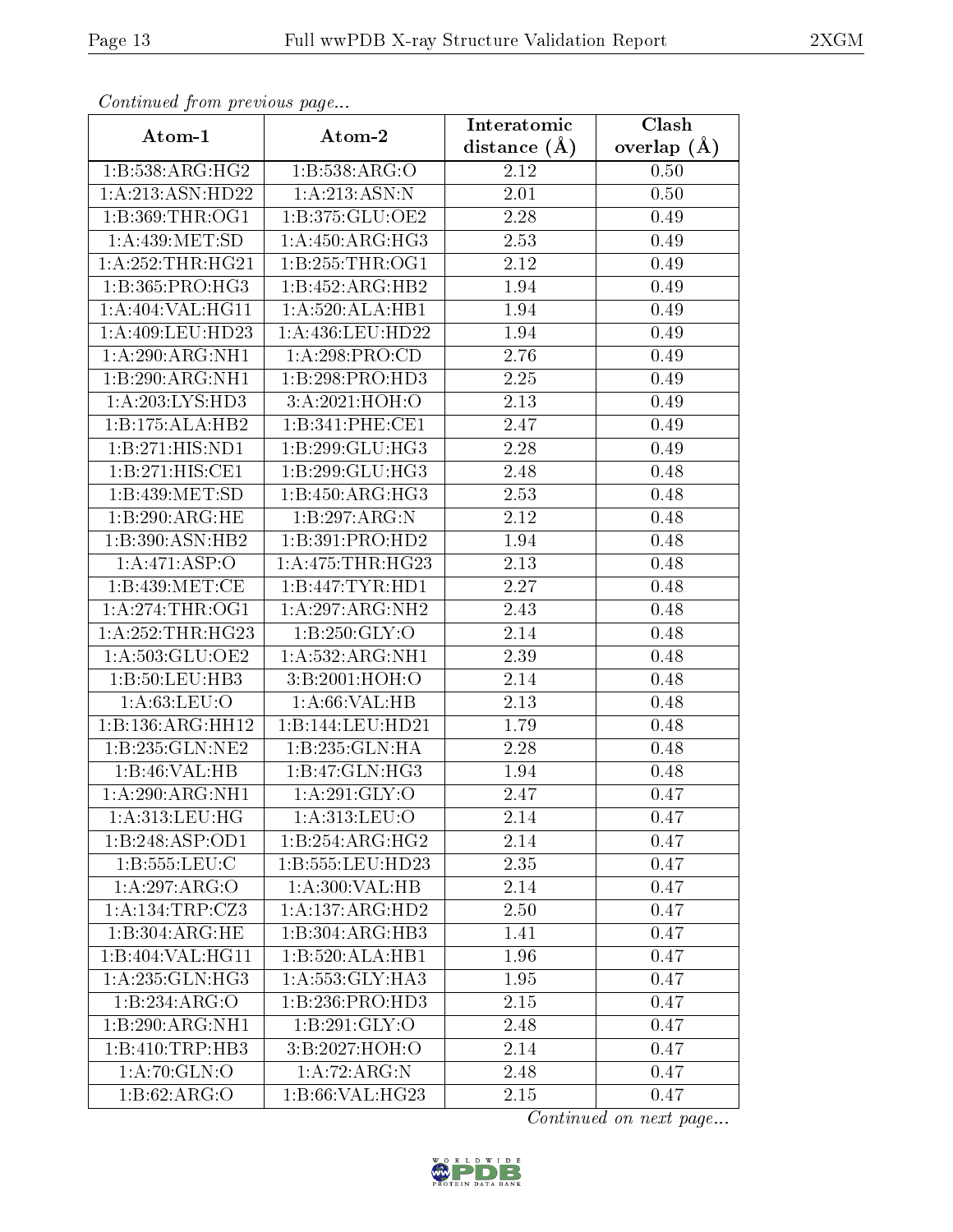| Continueu from previous page |                     | Interatomic       | $\overline{\text{Clash}}$ |
|------------------------------|---------------------|-------------------|---------------------------|
| Atom-1                       | Atom-2              | distance $(A)$    | overlap $(\AA)$           |
| 1:B:39:THR:HB                | 1:B:40:THR:HB       | 1.97              | 0.47                      |
| 1: A:223:LEU:HD11            | 1: A:467:THR:CG2    | 2.45              | 0.46                      |
| 1:B:213:ASN:N                | 1:B:213:ASN:HD22    | 2.00              | 0.46                      |
| 1:A:465:ALA:HB1              | 1: A:468:THR:OG1    | 2.15              | 0.46                      |
| 1:B:290:ARG:HB2              | 1:B:290:ARG:NH2     | 2.30              | 0.46                      |
| 1:B:565:TRP:CZ3              | 1:B:567:GLY:HA2     | 2.51              | 0.46                      |
| 1: A: 552: PHE: CE2          | 1:A:556:LEU:HD11    | 2.50              | 0.46                      |
| 1: A:250: GLY:O              | 1:B:252:THR:HG23    | 2.14              | 0.46                      |
| 1:B:303:LEU:O                | 1:B:304:ARG:C       | 2.54              | 0.46                      |
| 1:A:390:ASN:HB2              | 1:A:391:PRO:HD2     | 1.98              | 0.46                      |
| 1:A:201:ARG:O                | 1: A: 565: TRP: HD1 | 1.98              | 0.46                      |
| 1:B:364:GLU:OE2              | 1:B:365:PRO:HD2     | 2.16              | 0.46                      |
| 1:A:218:HIS:O                | 1:A:222:LEU:CB      | 2.63              | 0.45                      |
| 1:B:182:ARG:HH21             | 1:B:186:GLN:HE22    | 1.63              | 0.45                      |
| 1:B:380:LEU:HA               | 1:B:456:LEU:O       | 2.16              | 0.45                      |
| 1:B:409:LEU:HD23             | 1:B:436:LEU:HD22    | 1.98              | 0.45                      |
| 1:A:137:ARG:HG2              | 1:A:137:ARG:HH21    | 1.82              | 0.45                      |
| 1:B:135:ARG:HB3              | 1:B:140:ASP:O       | 2.17              | 0.45                      |
| 1:B:43:GLU:CA                | 1:B:47:GLN:NE2      | 2.79              | 0.45                      |
| 1: A:69:THR:O                | 1:A:71:GLN:NE2      | 2.50              | 0.45                      |
| 1: A:495: LEU:O              | 1:A:499:LEU:HB2     | $\overline{2.17}$ | 0.45                      |
| 1:B:538:ARG:NH2              | 1:B:538:ARG:HB3     | 2.31              | 0.45                      |
| 1:A:224:THR:HB               | $1: A:228:$ PHE:CE2 | 2.51              | 0.44                      |
| 1: B:270: GLY:O              | 1:B:271:HIS:C       | 2.55              | 0.44                      |
| 1: A: 158: GLY: CA           | 1:A:159:VAL:C       | 2.86              | 0.44                      |
| 1: B:67: ARG:NE              | 1:B:67:ARG:HA       | 2.32              | 0.44                      |
| 1: A:67: ARG: HA             | 1: A:67: ARG: NE    | 2.32              | 0.44                      |
| 1:B:297:ARG:O                | 1:B:300:VAL:HB      | 2.18              | 0.44                      |
| 1:B:40:THR:CA                | 1:B:41:ALA:CB       | 2.91              | 0.44                      |
| 1:A:364:GLU:OE2              | 1:A:364:GLU:HA      | 2.17              | 0.44                      |
| 1:A:265:ASP:OD1              | 1:A:267:THR:HB      | 2.17              | 0.44                      |
| 1:B:36:MET:H                 | 1:B:37:GLY:HA2      | 1.83              | 0.44                      |
| 1:B:439:MET:HE1              | 1:B:447:TYR:HDI     | 1.82              | 0.43                      |
| 1:A:271:HIS:CD2              | 1:A:297:ARG:HG2     | 2.53              | 0.43                      |
| 1:B:36:MET:N                 | 1:B:37:GLY:CA       | 2.81              | 0.43                      |
| $1:A:28\overline{8:ASP:CG}$  | 1:A:290:ARG:NH2     | 2.69              | 0.43                      |
| 1:A:290:ARG:HH11             | 1: A:297: ARG: N    | 2.16              | 0.43                      |
| 1:A:332:PHE:C                | 1: A: 332: PHE: CD2 | 2.92              | 0.43                      |
| 1: B:62: ARG:C               | 1:B:64:GLY:HA3      | 2.39              | 0.43                      |
| 1:B:494:SER:O                | 1:B:498:HIS:ND1     | 2.50              | 0.43                      |
| 1:A:151:VAL:HG13             | 1:A:162:VAL:CG2     | 2.48              | 0.43                      |

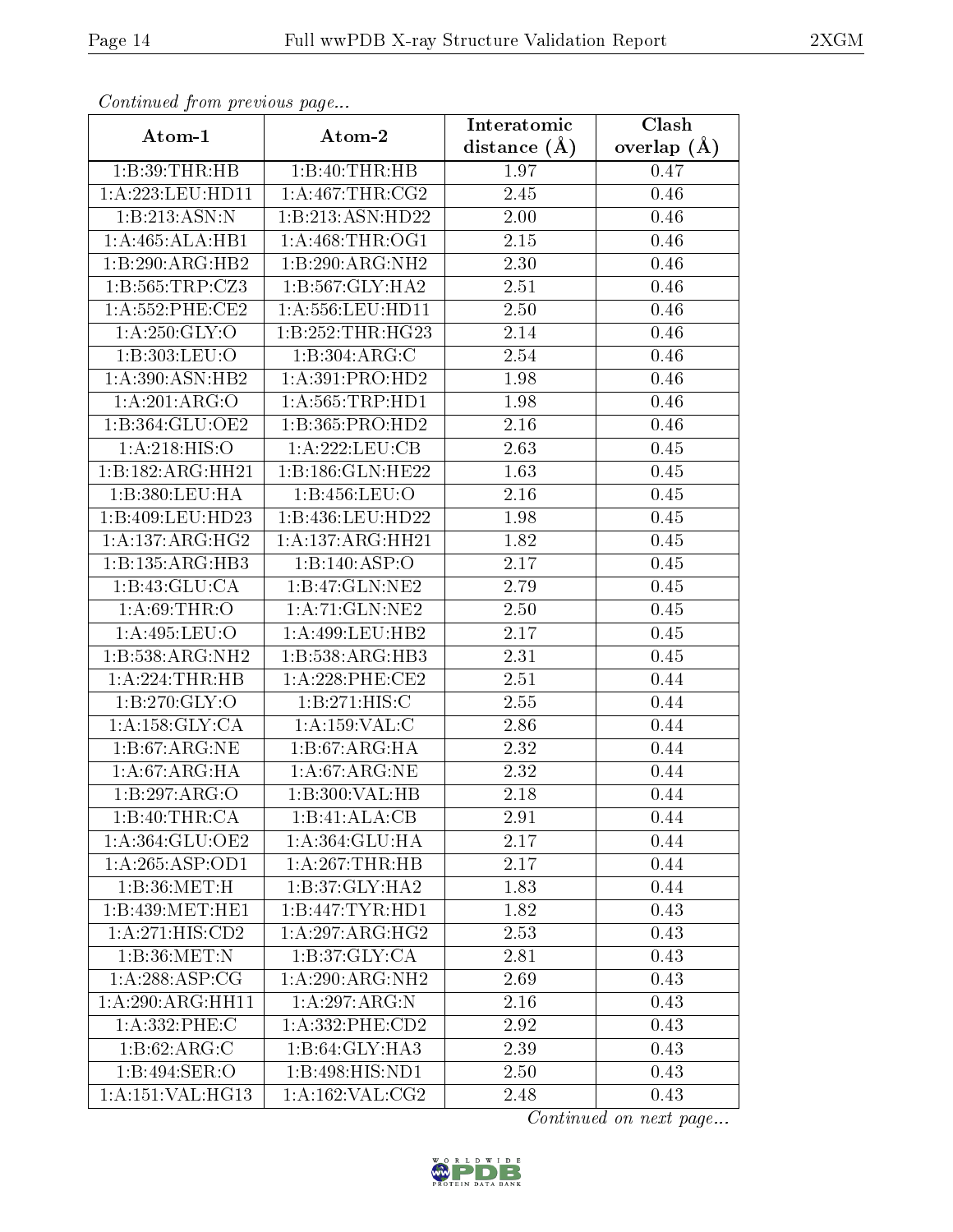| Continuou jiom protivus pugo |                     | Interatomic       | Clash         |
|------------------------------|---------------------|-------------------|---------------|
| Atom-1                       | Atom-2              | distance $(A)$    | overlap $(A)$ |
| 1:B:28:MET:C                 | 1:B:30:ALA:H        | 2.22              | 0.43          |
| 1:A:364:GLU:OE2              | 1:A:365:PRO:HD2     | $\overline{2.18}$ | 0.43          |
| 1:B:217:ALA:HA               | 1:B:253:LEU:HDI2    | $2.00\,$          | 0.43          |
| 1:B:43:GLU:HA                | 1:B:47:GLN:HE22     | 1.81              | 0.43          |
| 1:A:297:ARG:HB3              | 1: A:300: VAL: CG2  | 2.48              | 0.43          |
| 1:B:465:ALA:HB1              | 1: B:468: THR:OG1   | 2.19              | 0.43          |
| 1: A:313: LEU: CG            | 1: A:313: LEU:O     | 2.63              | 0.43          |
| 1: A:381: CYS:HB2            | 1:A:410:TRP:HB3     | 2.00              | 0.43          |
| 1:A:107:ALA:HB1              | 1:A:138:LEU:HD21    | 2.00              | 0.42          |
| 1:A:339:GLU:HG2              | 1:A:346:VAL:HG21    | 2.02              | 0.42          |
| 1:B:34:LEU:HD23              | 1: B:69:THR:HG21    | 2.01              | 0.42          |
| 1: B: 42: GLY: C             | 1:B:44:MET:H        | 2.23              | 0.42          |
| 1: B:49: GLY:O               | 1:B:51:ALA:N        | 2.52              | 0.42          |
| 1:A:222:LEU:O                | 1:A:222:LEU:HD12    | 2.19              | 0.42          |
| 1:B:290:ARG:HB2              | 1:B:291:GLY:HA2     | 2.02              | 0.42          |
| 1:B:138:LEU:O                | 1:B:421:ARG:NH2     | 2.51              | 0.42          |
| 1:B:219:PRO:HB3              | 1:B:467:THR:HG21    | 2.00              | 0.42          |
| 1:A:287:PHE:CZ               | 1:A:556:LEU:HD21    | 2.55              | 0.42          |
| 1:B:201:ARG:O                | 1:B:565:TRP:HD1     | 2.02              | 0.42          |
| 1:B:249:ASP:OD2              | 1: B: 251: SER: OG  | 2.30              | 0.42          |
| 1: A:565:TRP:CH2             | 1: A:567: GLY:HA2   | 2.55              | 0.41          |
| 1:A:288:ASP:HB2              | 1: A:301: PHE:CE2   | 2.54              | 0.41          |
| 1:A:271:HIS:CE1              | 1: A:299: GLU:HG3   | 2.55              | 0.41          |
| 1:A:379:VAL:HG22             | 1: A:379: VAL:O     | 2.20              | 0.41          |
| 1: A:255:THR:OG1             | 1:B:252:THR:HG21    | 2.20              | 0.41          |
| 1: A:66: VAL:O               | 1: A:69:THR:N       | 2.53              | 0.41          |
| 1:B:477:CYS:HA               | 1:B:478:PRO:HD2     | 1.94              | 0.41          |
| 1: A:439:MET:HE1             | 1:A:447:TYR:HD1     | 1.85              | 0.41          |
| 1:B:315:TYR:HE2              | 1:B:318:THR:O       | 2.02              | 0.41          |
| 1: A:326:TYR:CE2             | 1:A:559:LEU:HD11    | 2.56              | 0.41          |
| 1:B:213:ASN:ND2              | 1:B:213:ASN:H       | 2.05              | 0.41          |
| 1:A:211:VAL:HG22             | 1:A:290:ARG:HD2     | 2.01              | 0.41          |
| 1:B:382:CYS:CB               | 1: B: 397: MET:CE   | 2.72              | 0.41          |
| 1:A:271:HIS:HD2              | 1:A:297:ARG:HG2     | 1.84              | 0.41          |
| 1:A:223:LEU:CD2              | 1: A:467:THR:HG22   | 2.40              | 0.41          |
| 1:B:82:GLN:NE2               | 3:B:2005:HOH:O      | 2.54              | 0.40          |
| 1:A:457:PHE:C                | 1: A: 457: PHE: CD2 | 2.94              | 0.40          |
| 1:B:224:THR:HB               | 1:B:228:PHE:CE2     | 2.56              | 0.40          |

There are no symmetry-related clashes.

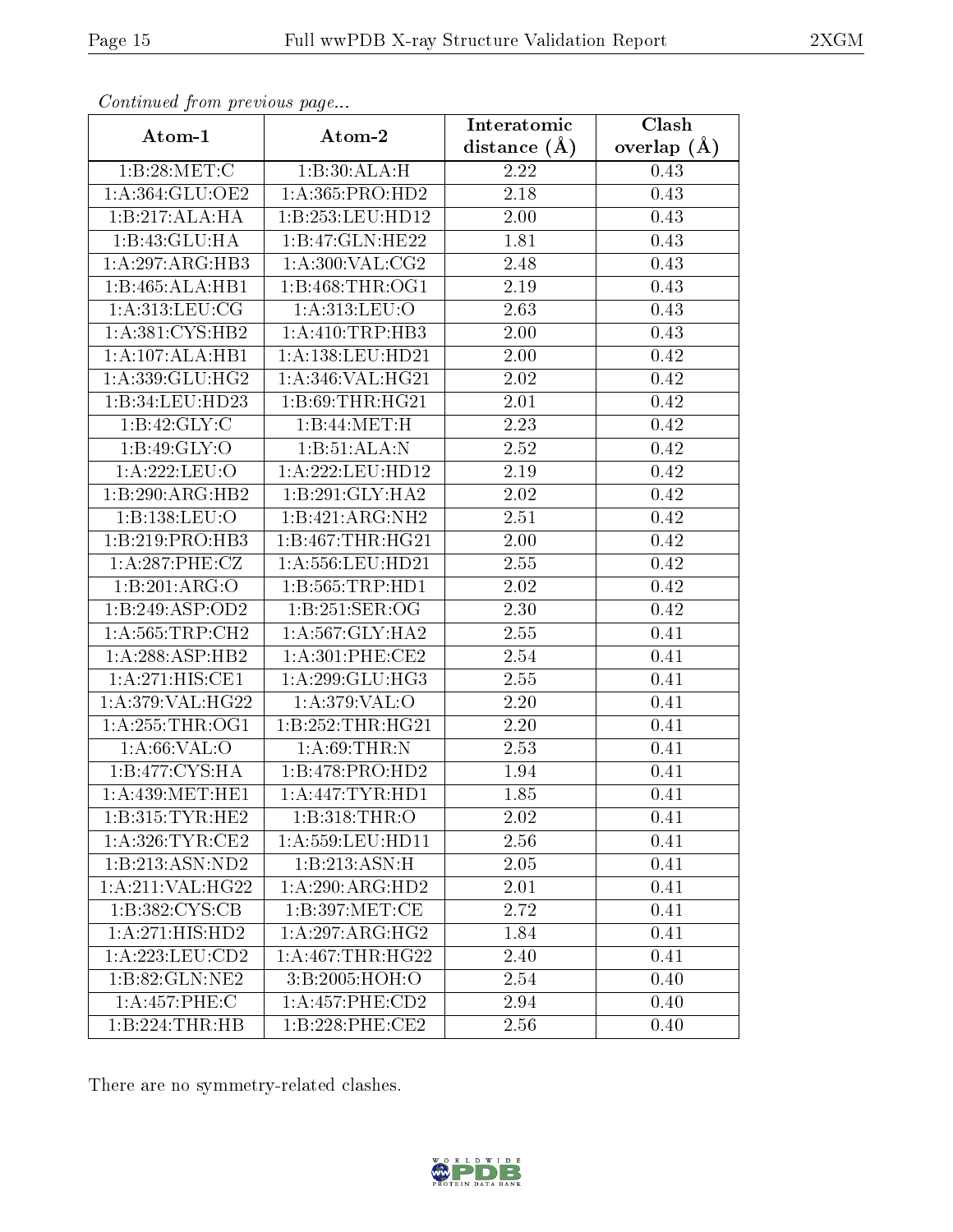## 5.3 Torsion angles (i)

#### 5.3.1 Protein backbone (i)

In the following table, the Percentiles column shows the percent Ramachandran outliers of the chain as a percentile score with respect to all X-ray entries followed by that with respect to entries of similar resolution.

The Analysed column shows the number of residues for which the backbone conformation was analysed, and the total number of residues.

| Mol | Chain | Analysed        | Favoured    | Allowed   Outliers |           | Percentiles            |
|-----|-------|-----------------|-------------|--------------------|-----------|------------------------|
|     |       | $512/568$ (90%) | $472(92\%)$ | 32(6%)             | $8(2\%)$  | $\sqrt{9}$ $\sqrt{12}$ |
|     |       | $540/568$ (95%) | 490 (91\%)  | $-33(6%)$          | 17(3%)    | 4 3                    |
| All | Αll   | 1052/1136(93%)  | $962(91\%)$ | 65(6%)             | $25(2\%)$ | $6$   $5$              |

All (25) Ramachandran outliers are listed below:

| Mol            | Chain                   | Res              | $_{\rm Type}$           |
|----------------|-------------------------|------------------|-------------------------|
| $\overline{1}$ | $\overline{A}$          | $\overline{71}$  | $\overline{\text{GLN}}$ |
| $\overline{1}$ | $\boldsymbol{A}$        | $\overline{1}59$ | <b>VAL</b>              |
| $\overline{1}$ | $\overline{A}$          | 296              | $\overline{\text{GLY}}$ |
| $\overline{1}$ | $\overline{\mathrm{B}}$ | 49               | <b>GLY</b>              |
| $\overline{1}$ | B                       | 65               | $\rm{ARG}$              |
| $\overline{1}$ | $\overline{\mathrm{B}}$ | 297              | $\overline{\rm{ARG}}$   |
| $\overline{1}$ | $\overline{A}$          | 60               | <b>VAL</b>              |
| $\overline{1}$ | $\overline{A}$          | $\overline{314}$ | <b>ALA</b>              |
| $\overline{1}$ | $\overline{\mathrm{B}}$ | 50               | $\overline{\text{LEU}}$ |
| $\overline{1}$ | $\overline{\mathrm{B}}$ | $\overline{71}$  | $\overline{\text{GLN}}$ |
| $\mathbf{1}$   | $\overline{\rm A}$      | 100              | $\overline{\rm ALA}$    |
| $\overline{1}$ | $\, {\bf B}$            | 32               | ALA                     |
| $\overline{1}$ | $\overline{\mathrm{B}}$ | $\overline{41}$  | ALA                     |
| $\overline{1}$ | $\overline{\mathrm{B}}$ | 314              | $\overline{\text{ALA}}$ |
| $\overline{1}$ | $\overline{\rm A}$      | $\overline{295}$ | $\overline{\text{GLY}}$ |
| $\overline{1}$ | $\, {\bf B}$            | $\sqrt{29}$      | LEU                     |
| $\overline{1}$ | $\overline{\mathrm{B}}$ | $\overline{100}$ | $\overline{\rm ALA}$    |
| $\overline{1}$ | $\overline{\mathrm{B}}$ | 107              | $\overline{\rm ALA}$    |
| $\overline{1}$ | $\overline{B}$          | 159              | <b>VAL</b>              |
| $\overline{1}$ | $\overline{\mathrm{B}}$ | 294              | $\overline{\text{GLY}}$ |
| $\overline{1}$ | Β                       | 295              | $\overline{\text{GLY}}$ |
| $\overline{1}$ | $\overline{\rm A}$      | 294              | <b>GLY</b>              |
| $\overline{1}$ | $\overline{\mathbf{B}}$ | $\overline{47}$  | $\widetilde{{\rm GLN}}$ |
| $\overline{1}$ | $\overline{\mathrm{B}}$ | 37               | <b>GLY</b>              |
| $\overline{1}$ | Β                       | $\overline{60}$  | $\overline{\text{VAL}}$ |

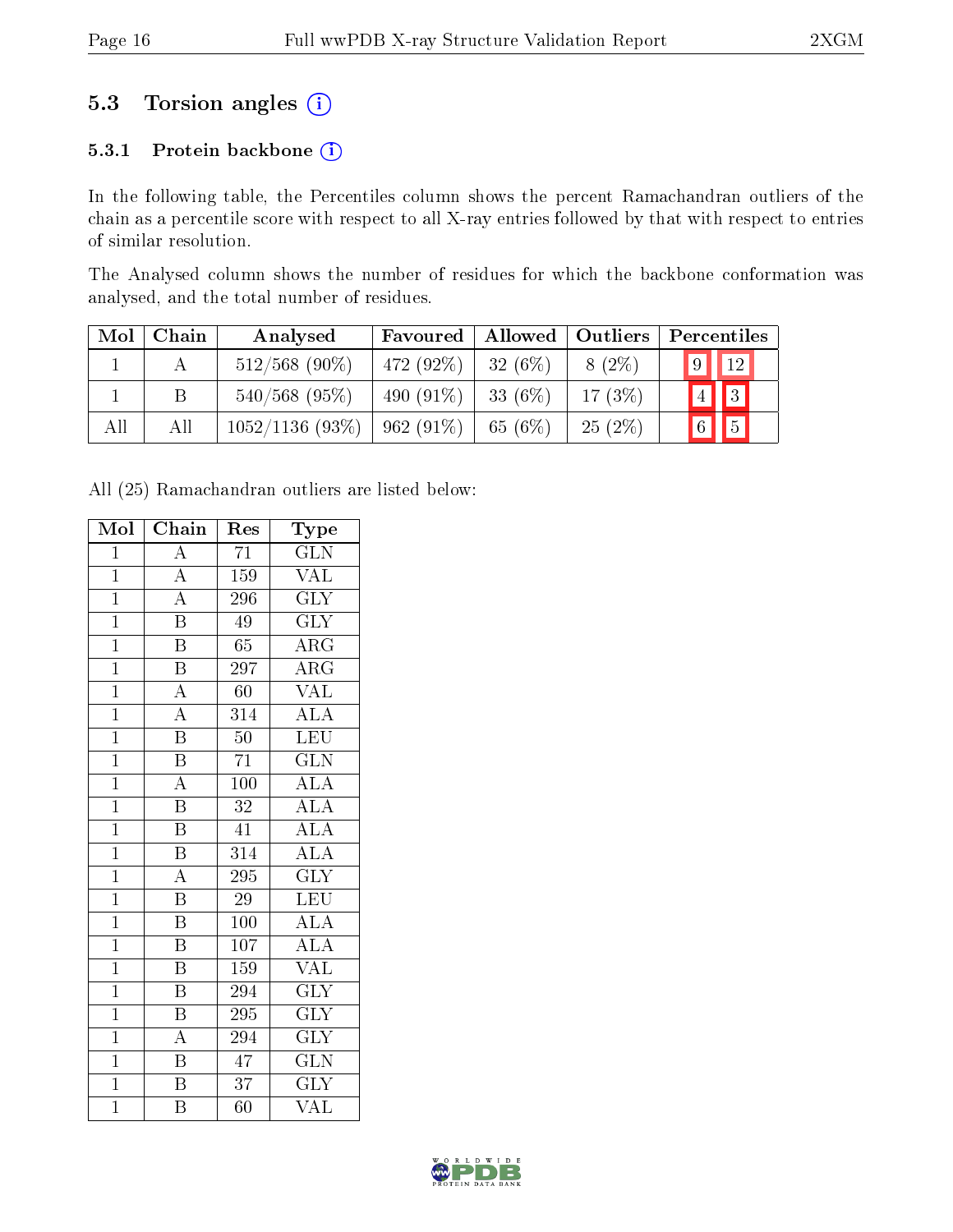#### 5.3.2 Protein sidechains (i)

In the following table, the Percentiles column shows the percent sidechain outliers of the chain as a percentile score with respect to all X-ray entries followed by that with respect to entries of similar resolution.

The Analysed column shows the number of residues for which the sidechain conformation was analysed, and the total number of residues.

| Mol | Chain | Analysed        | Rotameric   Outliers |         | Percentiles       |
|-----|-------|-----------------|----------------------|---------|-------------------|
|     |       | $390/429(91\%)$ | 364 $(93%)$          | 26(7%)  | $\sqrt{21}$<br>16 |
|     |       | $407/429$ (95%) | 377 (93%)            | 30(7%)  | 18<br>13          |
| All | All   | 797/858 (93%)   | 741 (93%)            | 56 (7%) | 19<br>15          |

All (56) residues with a non-rotameric sidechain are listed below:

| Mol            | Chain                               | Res              | Type                    |
|----------------|-------------------------------------|------------------|-------------------------|
| $\overline{1}$ | $\overline{A}$                      | 69               | <b>THR</b>              |
| $\overline{1}$ | $\overline{A}$                      | $\overline{71}$  | $\overline{\text{GLN}}$ |
| $\overline{1}$ | $\overline{A}$                      | $\overline{89}$  | $\overline{\text{GLU}}$ |
| $\overline{1}$ | $\overline{A}$                      | <b>119</b>       | $\overline{\text{GLN}}$ |
| $\overline{1}$ | $\overline{A}$                      | $\overline{123}$ | $\overline{\text{GLU}}$ |
| $\overline{1}$ | $\overline{A}$                      | 134              | TRP                     |
| $\overline{1}$ | $\overline{A}$                      | $\overline{137}$ | $\overline{\rm{ARG}}$   |
| $\overline{1}$ | $\overline{A}$                      | 193              | $\overline{\text{ARG}}$ |
| $\overline{1}$ | $\overline{A}$                      | 198              | <b>THR</b>              |
| $\overline{1}$ | $\overline{A}$                      | 201              | $\overline{\text{ARG}}$ |
| $\overline{1}$ | $\overline{A}$                      | $\overline{211}$ | <b>VAL</b>              |
| $\overline{1}$ | $\overline{A}$                      | 213              | <b>ASN</b>              |
| $\overline{1}$ | $\overline{A}$                      | $\overline{252}$ | <b>THR</b>              |
| $\overline{1}$ | $\overline{A}$                      | $\overline{304}$ | $\overline{\rm ARG}$    |
| $\overline{1}$ | $\overline{A}$                      | 334              | LEU                     |
| $\overline{1}$ | $\frac{1}{\mathbf{A}}$              | 379              | $\overline{\text{VAL}}$ |
| $\overline{1}$ | $\overline{A}$                      | 380              | LEU                     |
| $\overline{1}$ | $\overline{A}$                      | 381              | $\overline{\text{CYS}}$ |
| $\overline{1}$ | $\overline{A}$                      | 407              | $\overline{\text{SER}}$ |
| $\overline{1}$ | $\overline{A}$                      | 408              | $\overline{\text{VAL}}$ |
| $\overline{1}$ | $\frac{1}{\mathbf{A}}$              | 463              | <b>TYR</b>              |
| $\overline{1}$ | $\frac{\overline{A}}{\overline{A}}$ | 499              | LEU                     |
| $\overline{1}$ |                                     | $\overline{532}$ | $\overline{\rm{ARG}}$   |
| $\overline{1}$ | $\overline{A}$                      | 540              | $\overline{\text{SER}}$ |
| $\overline{1}$ | $\overline{A}$                      | 546              | $\overline{\text{ASP}}$ |
| $\overline{1}$ | $\overline{A}$                      | $\overline{562}$ | $\overline{\rm ARG}$    |
| $\overline{1}$ | $\overline{\mathrm{B}}$             | 29               | LEU                     |

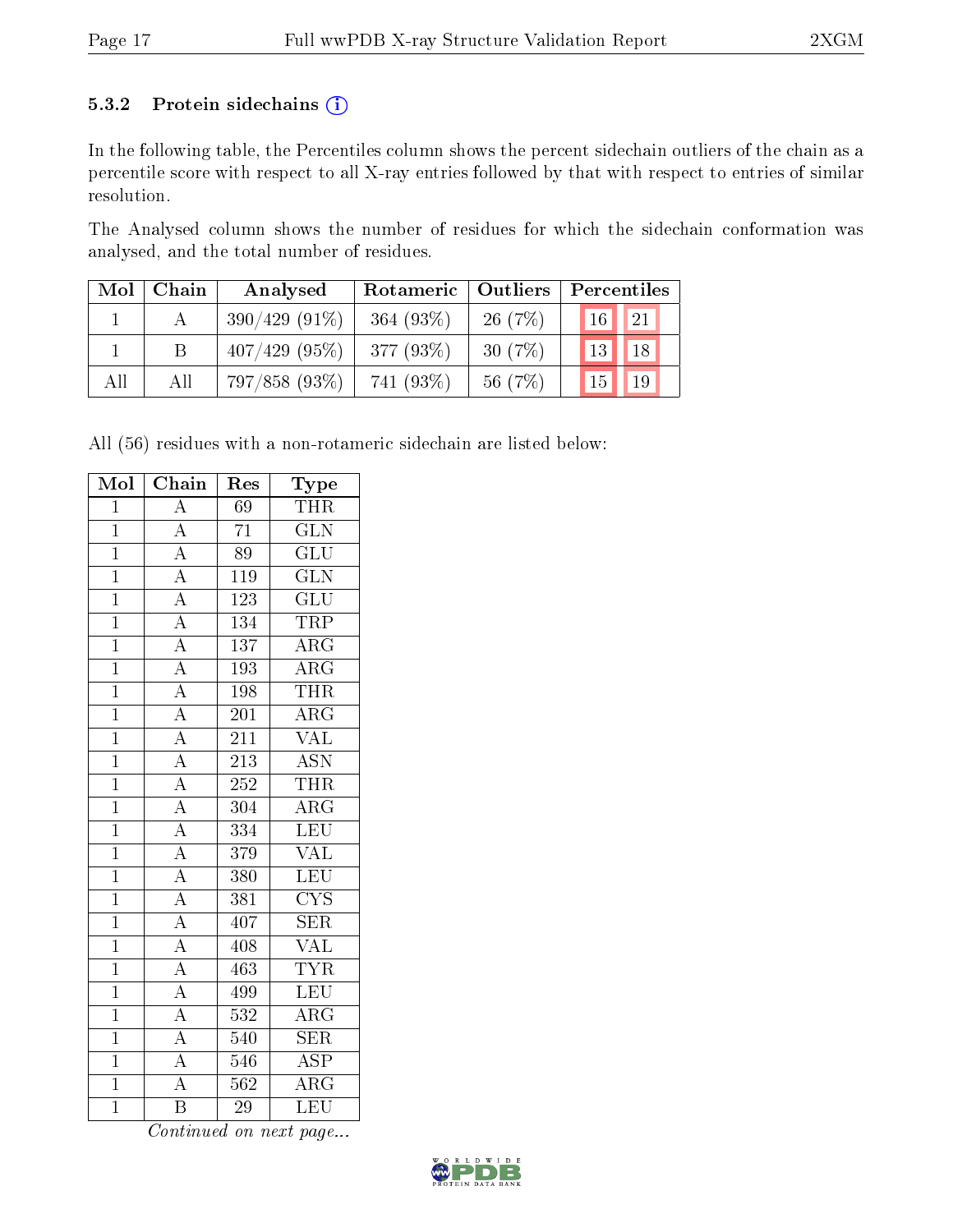| Mol            | $\overline{\text{Chain}}$ | Res              | ${\rm \bar{T}ype}$      |
|----------------|---------------------------|------------------|-------------------------|
| $\overline{1}$ | $\overline{\mathrm{B}}$   | 31               | <b>ASP</b>              |
| $\overline{1}$ | $\overline{B}$            | 40               | <b>THR</b>              |
| $\mathbf{1}$   | $\overline{\mathrm{B}}$   | 47               | $\overline{\text{GLN}}$ |
| $\mathbf{1}$   | $\overline{\mathrm{B}}$   | $\overline{52}$  | LEU                     |
| $\mathbf{1}$   | $\overline{\mathrm{B}}$   | 65               | $\overline{\rm{ARG}}$   |
| $\mathbf 1$    | $\overline{\mathrm{B}}$   | 69               | THR                     |
| $\mathbf{1}$   | $\overline{\mathrm{B}}$   | 71               | $\overline{\text{GLN}}$ |
| $\mathbf{1}$   | $\overline{\mathrm{B}}$   | $\overline{89}$  | $\overline{\text{GLU}}$ |
| $\mathbf{1}$   | $\overline{\mathrm{B}}$   | $\overline{119}$ | $\overline{\text{GLN}}$ |
| $\overline{1}$ | $\overline{\mathrm{B}}$   | $\overline{123}$ | $\overline{\text{GLU}}$ |
| $\overline{1}$ | $\overline{\mathrm{B}}$   | 134              | <b>TRP</b>              |
| $\mathbf{1}$   | $\overline{\mathrm{B}}$   | $\overline{137}$ | $\rm{ARG}$              |
| $\mathbf 1$    | $\overline{\mathrm{B}}$   | 193              | $\rm{ARG}$              |
| $\mathbf{1}$   | $\, {\bf B}$              | $21\overline{3}$ | <b>ASN</b>              |
| $\overline{1}$ | $\overline{\mathrm{B}}$   | $\overline{233}$ | $\overline{\rm{ARG}}$   |
| $\mathbf{1}$   | $\overline{\mathrm{B}}$   | 304              | $\overline{\rm{ARG}}$   |
| $\overline{1}$ | $\overline{\mathrm{B}}$   | $\overline{311}$ | $\overline{\text{ASN}}$ |
| $\mathbf 1$    | $\overline{\mathrm{B}}$   | 334              | $\overline{\text{LEU}}$ |
| $\mathbf{1}$   | $\overline{\mathrm{B}}$   | 379              | $\rm \sqrt{AL}$         |
| $\mathbf{1}$   | $\overline{\mathbf{B}}$   | 380              | <b>LEU</b>              |
| $\mathbf{1}$   | $\overline{\mathrm{B}}$   | 384              | <b>ASN</b>              |
| $\mathbf 1$    | $\overline{\mathrm{B}}$   | 406              | $\overline{\text{ASP}}$ |
| $\overline{1}$ | $\overline{\mathrm{B}}$   | 407              | SER                     |
| $\overline{1}$ | $\overline{\mathrm{B}}$   | 408              | $\overline{\text{VAL}}$ |
| $\overline{1}$ | $\overline{\mathrm{B}}$   | 447              | <b>TYR</b>              |
| $\mathbf 1$    | $\overline{\mathrm{B}}$   | 463              | $\overline{\text{TYR}}$ |
| $\overline{1}$ | $\overline{\mathrm{B}}$   | 499              | $\overline{\text{LEU}}$ |
| $\mathbf 1$    | $\overline{\mathrm{B}}$   | 540              | <b>SER</b>              |
| $\overline{1}$ | $\overline{\mathrm{B}}$   | 546              | $\overline{\text{ASP}}$ |

Some sidechains can be flipped to improve hydrogen bonding and reduce clashes. All (26) such sidechains are listed below:

| Mol | Chain | Res | Type       |
|-----|-------|-----|------------|
| 1   | А     | 71  | <b>GLN</b> |
| 1   | А     | 177 | GLN        |
| 1   | А     | 186 | GLN        |
| 1   | A     | 213 | <b>ASN</b> |
| 1   | А     | 259 | GLN        |
| 1   | А     | 271 | HIS        |
| 1   | А     | 277 | HIS        |
| 1   | А     | 281 | HIS        |
|     |       | 354 | GLN        |

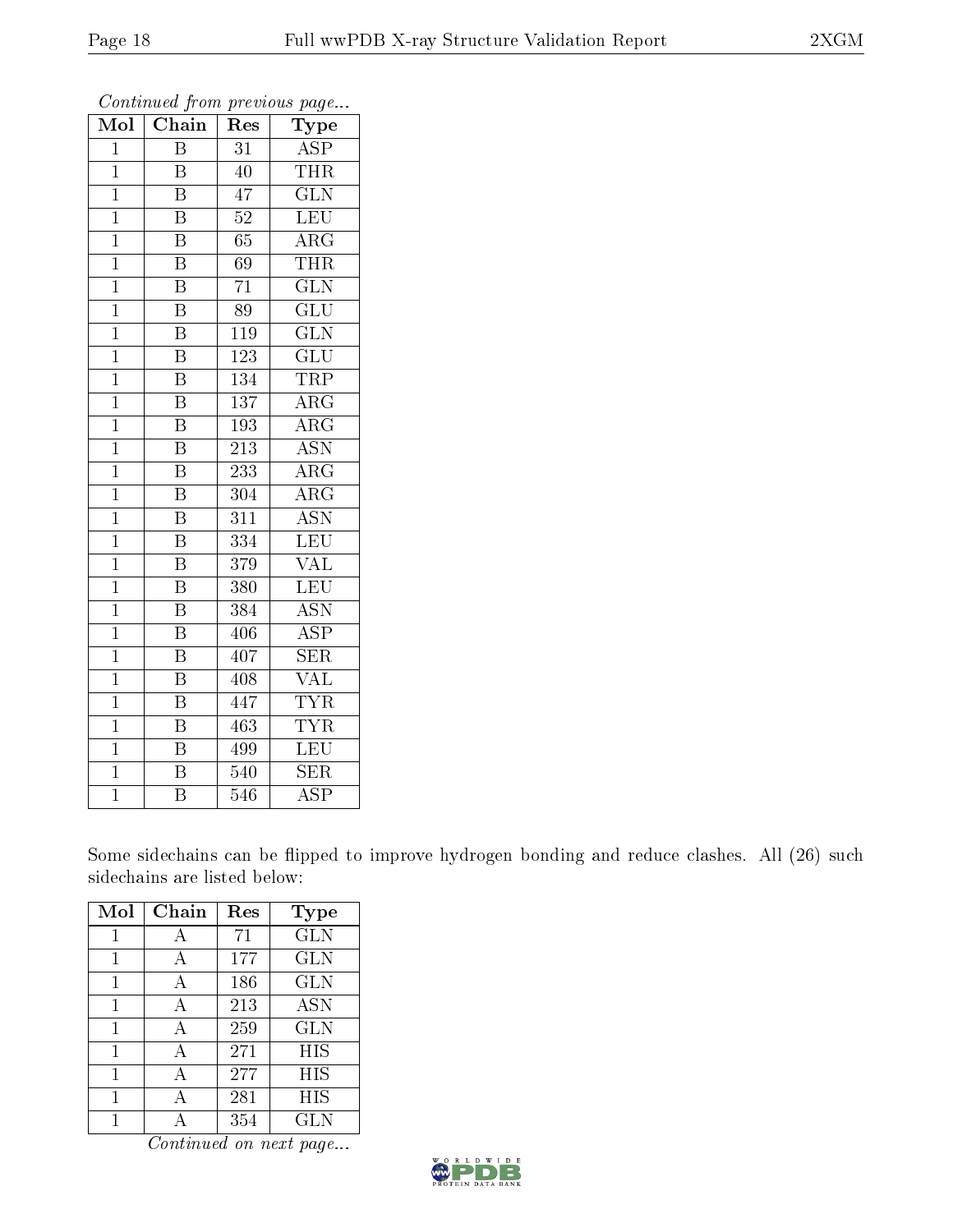| Mol            | Chain                   | Res | Type                    |
|----------------|-------------------------|-----|-------------------------|
| $\mathbf{1}$   | $\boldsymbol{A}$        | 385 | <b>ASN</b>              |
| $\mathbf{1}$   | $\overline{A}$          | 392 | $\overline{\text{GLN}}$ |
| $\mathbf{1}$   | $\overline{\mathbf{B}}$ | 47  | $\overline{\text{GLN}}$ |
| $\mathbf{1}$   | $\overline{\mathrm{B}}$ | 56  | <b>HIS</b>              |
| $\mathbf{1}$   | $\overline{\mathrm{B}}$ | 71  | GLN                     |
| $\mathbf{1}$   | $\overline{B}$          | 82  | <b>GLN</b>              |
| $\mathbf{1}$   | B                       | 118 | <b>HIS</b>              |
| $\mathbf{1}$   | B                       | 157 | GLN                     |
| $\mathbf{1}$   | $\overline{\mathrm{B}}$ | 177 | <b>GLN</b>              |
| $\mathbf{1}$   | $\overline{\mathbf{B}}$ | 213 | <b>ASN</b>              |
| $\mathbf{1}$   | $\overline{B}$          | 235 | <b>GLN</b>              |
| $\overline{1}$ | $\overline{\mathrm{B}}$ | 259 | <b>GLN</b>              |
| $\mathbf{1}$   | $\overline{B}$          | 350 | GLN                     |
| $\mathbf{1}$   | $\, {\bf B}$            | 370 | <b>GLN</b>              |
| $\mathbf 1$    | Β                       | 392 | GLN                     |
| $\mathbf{1}$   | Β                       | 434 | GLN                     |
| $\overline{1}$ | Β                       | 557 | $_{\rm GLN}$            |

#### 5.3.3 RNA (1)

There are no RNA molecules in this entry.

#### 5.4 Non-standard residues in protein, DNA, RNA chains (i)

There are no non-standard protein/DNA/RNA residues in this entry.

#### 5.5 Carbohydrates (i)

There are no carbohydrates in this entry.

#### 5.6 Ligand geometry  $(i)$

2 ligands are modelled in this entry.

In the following table, the Counts columns list the number of bonds (or angles) for which Mogul statistics could be retrieved, the number of bonds (or angles) that are observed in the model and the number of bonds (or angles) that are dened in the Chemical Component Dictionary. The Link column lists molecule types, if any, to which the group is linked. The Z score for a bond length (or angle) is the number of standard deviations the observed value is removed from the expected value. A bond length (or angle) with  $|Z| > 2$  is considered an outlier worth inspection. RMSZ is the root-mean-square of all Z scores of the bond lengths (or angles).

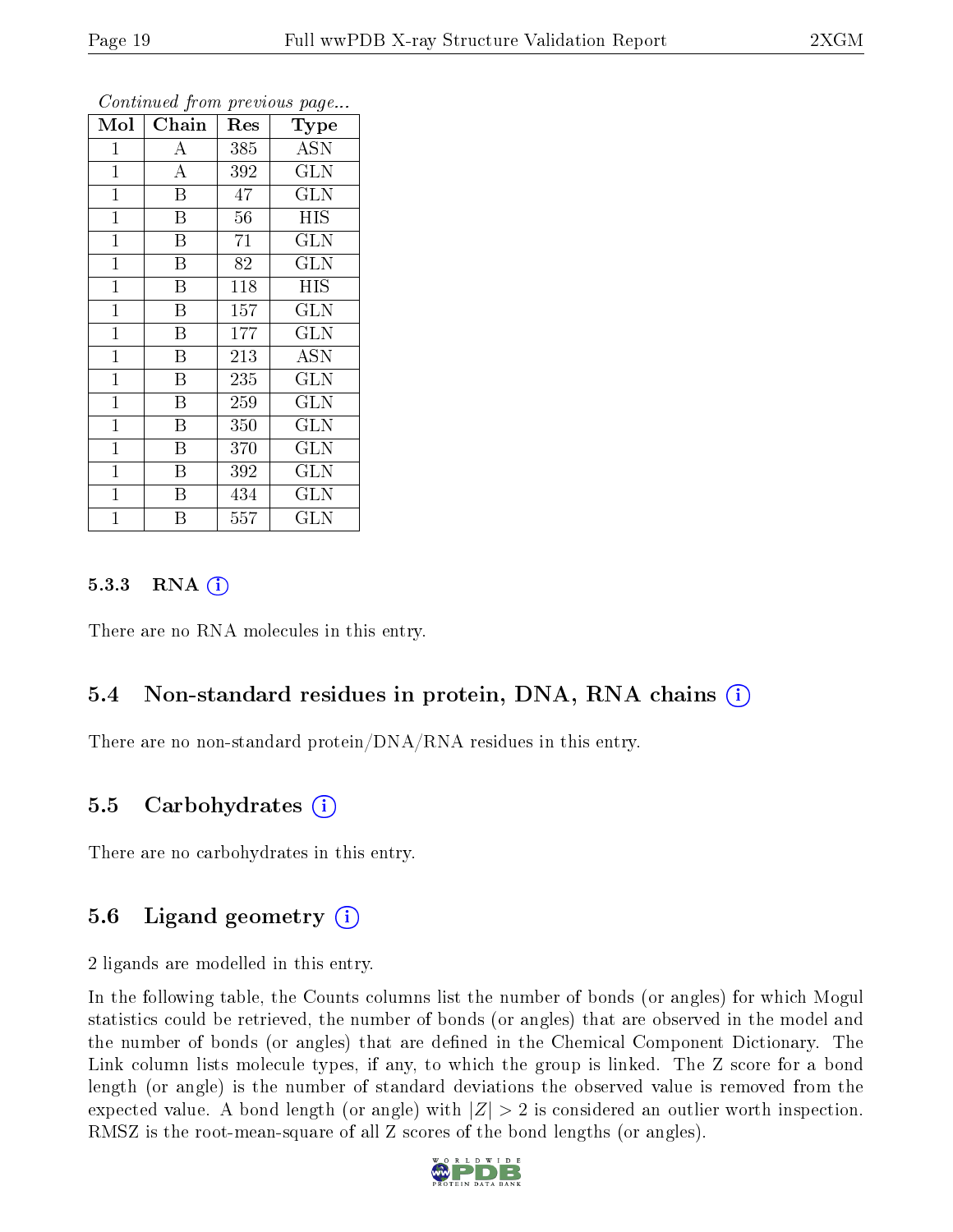| Mol | $\mid$ Type $\mid$ Chain $\mid$ |  | $\lfloor$ Link $\rfloor$ |        | $\perp$ Res |      |                 | Bond lengths |      |             | Bond angles |  |
|-----|---------------------------------|--|--------------------------|--------|-------------|------|-----------------|--------------|------|-------------|-------------|--|
|     |                                 |  |                          |        | Counts      | RMSZ | # $ Z  > 2$     | Counts       | RMSZ | $\# Z  > 2$ |             |  |
|     | <b>LXN</b>                      |  | 1569                     | $\sim$ | 10, 10, 10  | 6.52 | $2(20\%)$       | 14, 14, 14   | 2.25 | 5(35%)      |             |  |
|     | LXN                             |  | 1569                     |        | 10, 10, 10  | 6.52 | $^{+}$ 3 (30%). | 14,14,14     | 2.28 | (3 (21%)    |             |  |

In the following table, the Chirals column lists the number of chiral outliers, the number of chiral centers analysed, the number of these observed in the model and the number defined in the Chemical Component Dictionary. Similar counts are reported in the Torsion and Rings columns. '-' means no outliers of that kind were identified.

| $\text{Mol}$ |       |      |                 |                          | Type   Chain   Res   Link   Chirals   Torsions   Rings |  |
|--------------|-------|------|-----------------|--------------------------|--------------------------------------------------------|--|
|              | LXN   | 1569 | $\sim$          | <b>Contract Contract</b> | $\overline{\phantom{a}}$                               |  |
|              | L X N | 1569 | $\qquad \qquad$ |                          |                                                        |  |

All (5) bond length outliers are listed below:

| Mol                         | Chain        | Res  | Type | Atoms   | Z        | Observed $(A)$ | Ideal(A) |
|-----------------------------|--------------|------|------|---------|----------|----------------|----------|
| 2                           |              | 1569 | LXN. | CAI-CAJ | $-15.20$ | 1.39           | 1.54     |
| 2                           | B.           | 1569 | LXN  | CAI-CAJ | $-14.56$ | 1.39           | 1.54     |
| $\mathcal{D}_{\mathcal{A}}$ | <sup>B</sup> | 1569 | LXN  | CAH-CAJ | $-14.06$ | 1.40           | 1.54     |
| $\overline{2}$              |              | 1569 | LXN  | CAH-CAJ | $-13.72$ | 1.40           | 1.54     |
| ച                           | В            | 1569 |      | CAG-NAE | 2.44     | 1.41           | 1.37     |

All (8) bond angle outliers are listed below:

| Mol            | Chain | Res  | Type       | Atoms       | Z       | Observed $(^\circ)$ | $Ideal(^o)$ |
|----------------|-------|------|------------|-------------|---------|---------------------|-------------|
| 2              | Β     | 1569 | <b>LXN</b> | CAH-NAE-CAG | $-5.31$ | 118.69              | 126.34      |
| $\overline{2}$ | А     | 1569 | <b>LXN</b> | CAI-NAF-CAG | $-4.55$ | 119.78              | 126.34      |
| 2              | В     | 1569 | LXN        | CAI-NAF-CAG | $-4.52$ | 119.83              | 126.34      |
| 2              | А     | 1569 | LXN        | CAH-NAE-CAG | $-4.30$ | 120.14              | 126.34      |
| $\mathcal{D}$  | B     | 1569 | LXN        | NAE-CAG-NAF | 2.95    | 120.54              | 115.80      |
| $\mathcal{D}$  | А     | 1569 | <b>LXN</b> | OAB-CAH-CAJ | 2.90    | 122.60              | 119.65      |
| $\mathcal{D}$  | А     | 1569 | LXN        | NAE-CAG-NAF | 2.78    | 120.27              | 115.80      |
| 2              | А     | 1569 | LXN        | OAD-CAJ-CAH | 2.03    | 121.31              | 116.05      |

There are no chirality outliers.

There are no torsion outliers.

There are no ring outliers.

No monomer is involved in short contacts.

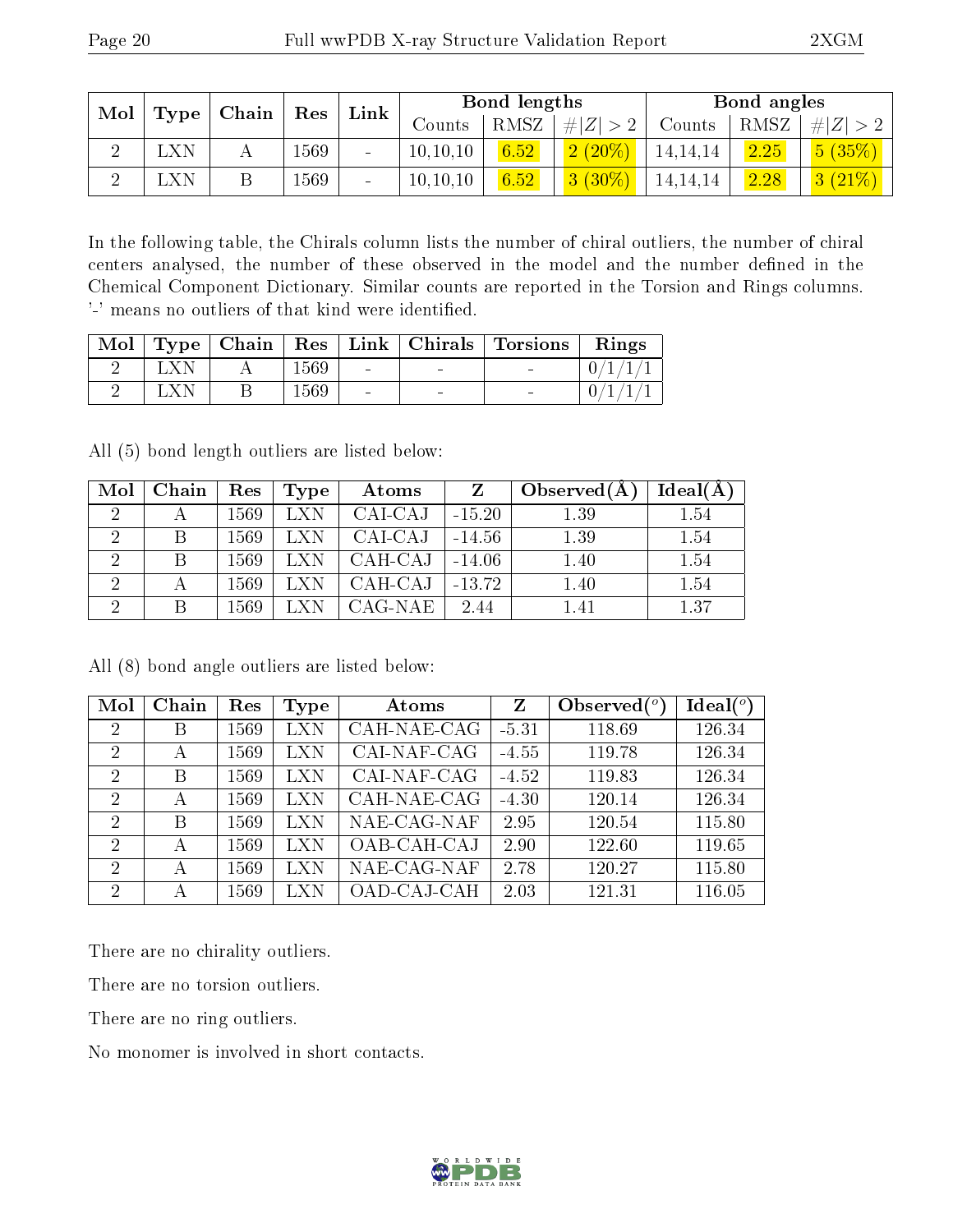## 5.7 [O](https://www.wwpdb.org/validation/2017/XrayValidationReportHelp#nonstandard_residues_and_ligands)ther polymers (i)

There are no such residues in this entry.

## 5.8 Polymer linkage issues (i)

There are no chain breaks in this entry.

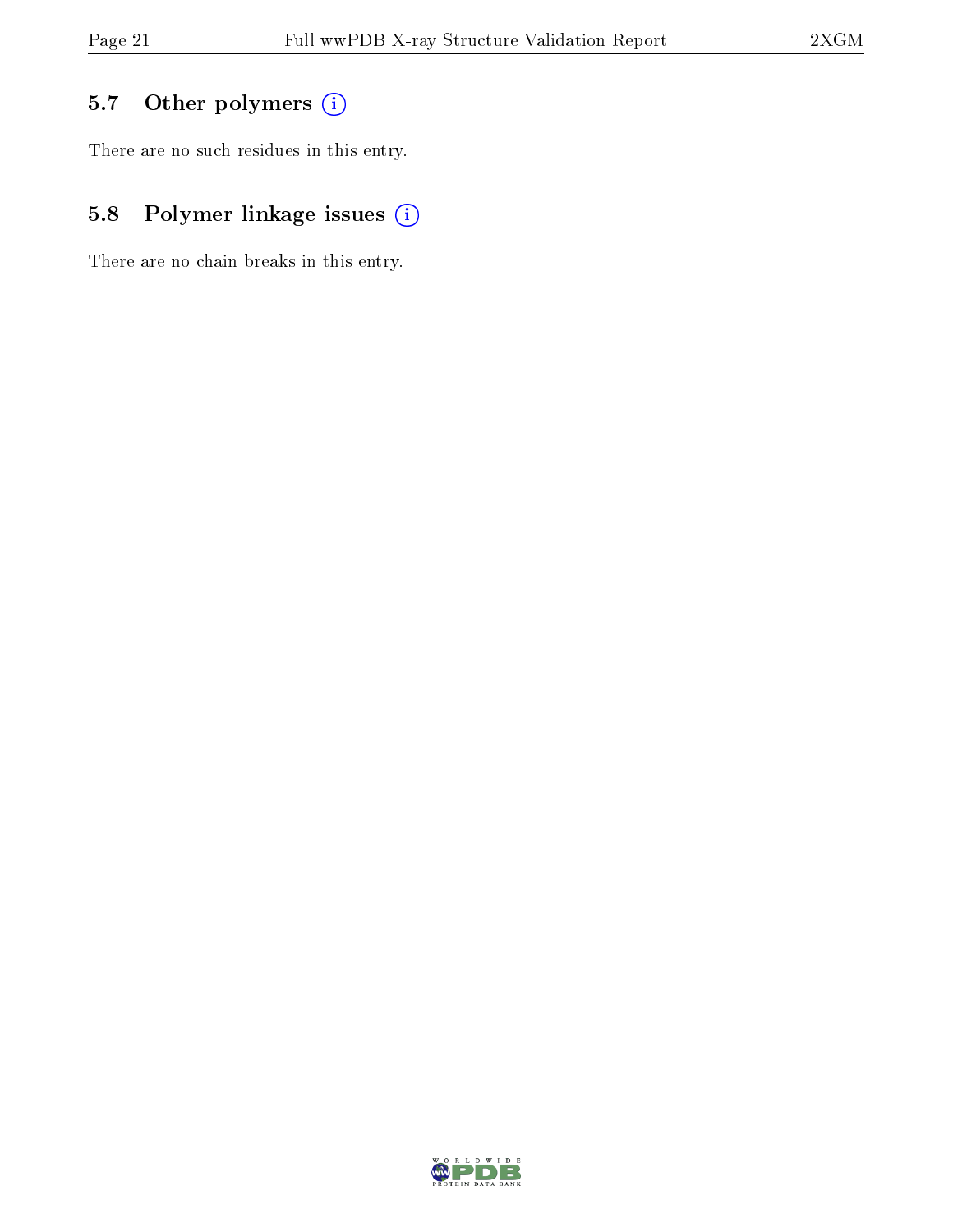# 6 Fit of model and data  $(i)$

## 6.1 Protein, DNA and RNA chains  $(i)$

In the following table, the column labelled  $#RSRZ> 2'$  contains the number (and percentage) of RSRZ outliers, followed by percent RSRZ outliers for the chain as percentile scores relative to all X-ray entries and entries of similar resolution. The OWAB column contains the minimum, median,  $95<sup>th</sup>$  percentile and maximum values of the occupancy-weighted average B-factor per residue. The column labelled ' $Q< 0.9$ ' lists the number of (and percentage) of residues with an average occupancy less than 0.9.

| Mol | Chain | Analysed          | ${ <\hspace{-1.5pt}{\mathrm{RSRZ}} \hspace{-1.5pt}>}$ | $\#\text{RSRZ}{>}2$               |  | $OWAB(A^2)$    | Q <sub>0.9</sub> |
|-----|-------|-------------------|-------------------------------------------------------|-----------------------------------|--|----------------|------------------|
|     |       | $512/568$ (90%)   | 0.45                                                  | $52(10\%)$ 6 8                    |  | 35, 38, 42, 74 |                  |
|     |       | $542/568$ (95%)   | 1.16                                                  | $114(21\%)$ 1 0                   |  | 35, 38, 52, 74 |                  |
| All | Аll   | $1054/1136(92\%)$ | 0.81                                                  | 166 (15%) $\boxed{2}$ $\boxed{2}$ |  | 35, 38, 48, 74 |                  |

All (166) RSRZ outliers are listed below:

| Mol            | Chain                   | Res             | Type                    | $_{\rm RSRZ}$    |
|----------------|-------------------------|-----------------|-------------------------|------------------|
| $\mathbf{1}$   | Β                       | 39              | THR                     | 13.8             |
| $\mathbf{1}$   | B                       | 44              | <b>MET</b>              | 8.7              |
| $\overline{1}$ | B                       | 285             | <b>LEU</b>              | 7.8              |
| $\overline{1}$ | $\boldsymbol{B}$        | 293             | GLY                     | 7.3              |
| $\overline{1}$ | Β                       | $\overline{52}$ | <b>LEU</b>              | 7.1              |
| $\overline{1}$ | Β                       | 292             | TRP                     | 7.1              |
| $\overline{1}$ | B                       | 204             | <b>GLY</b>              | 6.7              |
| $\overline{1}$ | Β                       | $\overline{36}$ | <b>MET</b>              | 6.7              |
| $\overline{1}$ | B                       | 55              | <b>GLY</b>              | 6.2              |
| $\overline{1}$ | $\boldsymbol{B}$        | 568             | ILE                     | 6.1              |
| $\overline{1}$ | B                       | 294             | <b>GLY</b>              | 6.1              |
| $\overline{1}$ | $\overline{\mathrm{B}}$ | $\overline{32}$ | $\overline{\rm ALA}$    | $\overline{6.1}$ |
| $\overline{1}$ | $\overline{\mathrm{B}}$ | 295             | $\overline{\text{GLY}}$ | 5.9              |
| $\mathbf{1}$   | $\boldsymbol{B}$        | 64              | <b>GLY</b>              | 5.8              |
| $\overline{1}$ | $\overline{\mathrm{B}}$ | 208             | <b>VAL</b>              | 5.7              |
| $\overline{1}$ | $\overline{\rm A}$      | 295             | $\overline{\text{GLY}}$ | $\overline{5.5}$ |
| $\overline{1}$ | $\overline{\rm A}$      | 568             | <b>ILE</b>              | $\overline{5.5}$ |
| $\mathbf{1}$   | Β                       | 205             | PRO                     | 5.3              |
| $\overline{1}$ | $\overline{\mathrm{B}}$ | 78              | $\overline{\text{VAL}}$ | $\overline{5.2}$ |
| $\overline{1}$ | B                       | $\overline{33}$ | GLU                     | $\overline{5.1}$ |
| $\overline{1}$ | $\overline{B}$          | 287             | PHE                     | $5\overline{.1}$ |
| $\overline{1}$ | Β                       | 375             | GLU                     | $5.0\,$          |
| $\overline{1}$ | $\boldsymbol{B}$        | 159             | <b>VAL</b>              | $5.0\,$          |
| $\mathbf{1}$   | B                       | 286             | LEU                     | 5.0              |

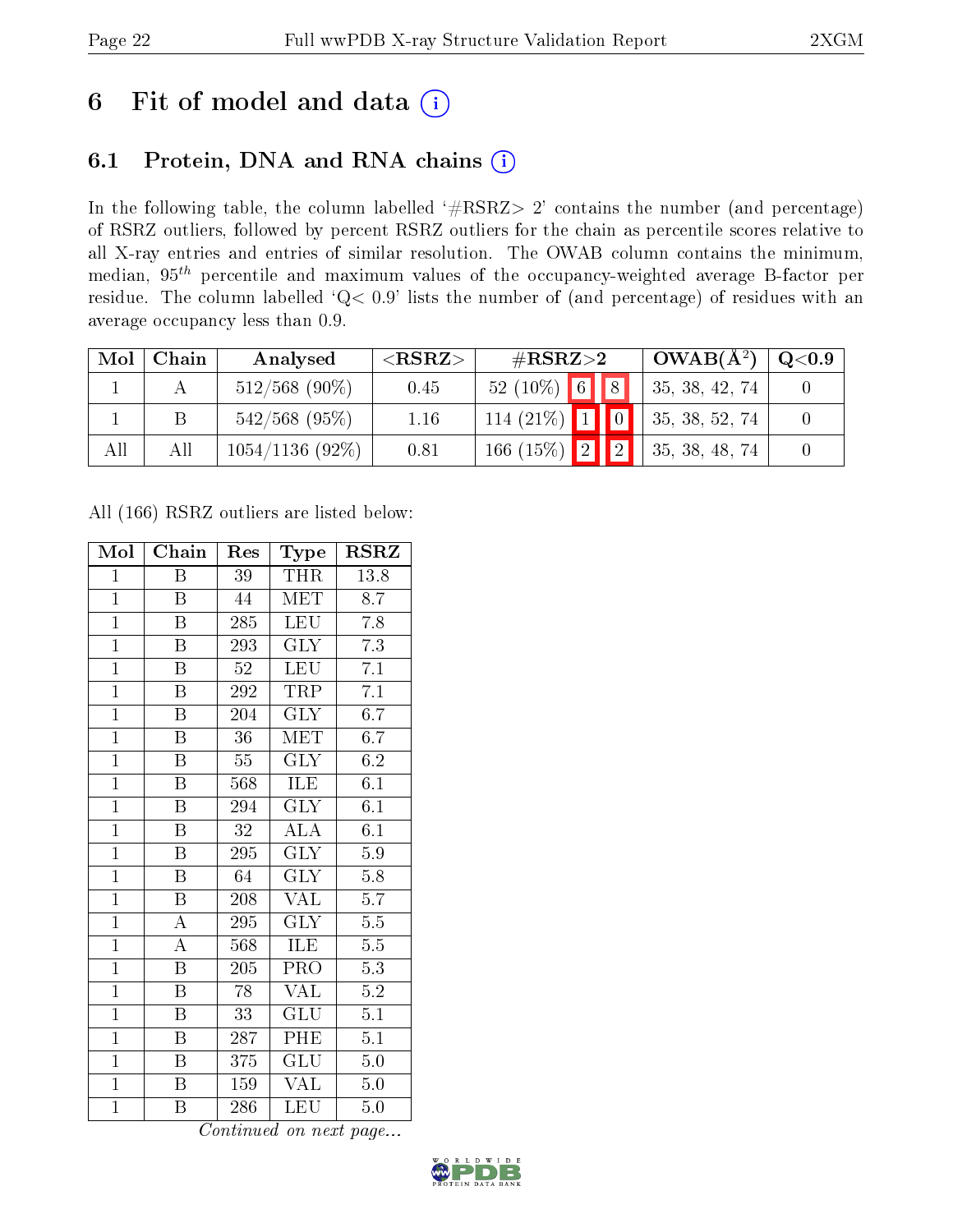| Mol            | Chain                     | Res              | Type                    | <b>RSRZ</b>      |  |
|----------------|---------------------------|------------------|-------------------------|------------------|--|
| $\mathbf{1}$   | Β                         | 281              | <b>HIS</b>              | 4.9              |  |
| $\mathbf{1}$   | B                         | 209              | <b>GLY</b>              | 4.8              |  |
| $\mathbf{1}$   | B                         | $\overline{38}$  | $\overline{\text{ASP}}$ | 4.8              |  |
| $\overline{1}$ | A                         | 294              | <b>GLY</b>              | $\overline{4.8}$ |  |
| $\overline{1}$ | $\overline{\mathrm{B}}$   | $\overline{74}$  | $\overline{\text{ALA}}$ | $\overline{4.5}$ |  |
| $\mathbf{1}$   | А                         | 211              | $\overline{\text{VAL}}$ | 4.4              |  |
| $\mathbf{1}$   | $\overline{\mathrm{B}}$   | $29\overline{6}$ | <b>GLY</b>              | $\overline{4.4}$ |  |
| $\overline{1}$ | $\overline{A}$            | 286              | <b>LEU</b>              | 4.4              |  |
| $\overline{1}$ | B                         | 210              | PHE                     | 4.4              |  |
| $\overline{1}$ | $\overline{\mathrm{B}}$   | $\overline{300}$ | $\overline{\text{VAL}}$ | $\overline{4.3}$ |  |
| $\mathbf{1}$   | $\boldsymbol{A}$          | 203              | ${\rm LYS}$             | $4.3\,$          |  |
| $\mathbf{1}$   | B                         | 41               | <b>ALA</b>              | $\overline{4.3}$ |  |
| $\overline{1}$ | $\overline{\mathbf{B}}$   | $\overline{35}$  | $\overline{GLY}$        | $\overline{4.2}$ |  |
| $\overline{1}$ | B                         | 365              | PRO                     | $\overline{4.1}$ |  |
| $\overline{1}$ | $\overline{\mathrm{B}}$   | $\overline{562}$ | $\overline{\rm{ARG}}$   | $\overline{4.1}$ |  |
| $\mathbf{1}$   | B                         | 86               | <b>ALA</b>              | 4.1              |  |
| $\overline{1}$ | $\overline{A}$            | $59\,$           | <b>ALA</b>              | $\overline{3.9}$ |  |
| $\mathbf{1}$   | Β                         | 380              | <b>LEU</b>              | $3.9\,$          |  |
| $\overline{1}$ | $\boldsymbol{B}$          | 411              | <b>LEU</b>              | $\overline{3.9}$ |  |
| $\overline{1}$ | Β                         | $56\,$           | <b>HIS</b>              | 3.9              |  |
| $\overline{1}$ | $\boldsymbol{\mathrm{B}}$ | 358              | <b>THR</b>              | $3.8\,$          |  |
| $\overline{1}$ | $\boldsymbol{B}$          | 456              | <b>LEU</b>              | $\overline{3.8}$ |  |
| $\overline{1}$ | $\boldsymbol{B}$          | 458              | <b>LEU</b>              | $3.8\,$          |  |
| $\overline{1}$ | $\overline{\mathrm{B}}$   | 126              | <b>TYR</b>              | $\overline{3.8}$ |  |
| $\overline{1}$ | A                         | 80               | <b>LEU</b>              | 3.8              |  |
| $\mathbf{1}$   | B                         | 381              | ${\rm CYS}$             | 3.8              |  |
| $\overline{1}$ | B                         | 190              | $\overline{\rm ALA}$    | $\overline{3.7}$ |  |
| $\overline{1}$ | $\overline{B}$            | 191              | <b>SER</b>              | $\overline{3}.7$ |  |
| $\overline{1}$ | $\overline{\rm A}$        | 126              | <b>TYR</b>              | $\overline{3.7}$ |  |
| $\mathbf{1}$   | Β                         | 65               | $\rm{ARG}$              | $3.6\,$          |  |
| $\mathbf{1}$   | Β                         | 68               | TRP                     | $3.6\,$          |  |
| $\mathbf{1}$   | $\overline{\mathbf{B}}$   | 566              | LEU                     | 3.6              |  |
| $\mathbf{1}$   | Β                         | 361              | $\overline{\text{VAL}}$ | $3.\overline{6}$ |  |
| $\overline{1}$ | $\overline{\mathrm{B}}$   | 434              | $\overline{\text{GLN}}$ | $\overline{3.6}$ |  |
| $\mathbf{1}$   | B                         | 280              | HIS                     | 3.5              |  |
| $\mathbf{1}$   | A                         | 94               | $\overline{\rm ALA}$    | $\overline{3.5}$ |  |
| $\mathbf{1}$   | Β                         | 71               | $\overline{\text{GLN}}$ | 3.5              |  |
| $\overline{1}$ | B                         | 382              | $\overline{\text{CYS}}$ | $\overline{3.5}$ |  |
| $\mathbf{1}$   | Β                         | 539              | $\overline{\rm ALA}$    | $3.\overline{5}$ |  |
| $\mathbf{1}$   | Β                         | 62               | $\rm{ARG}$              | 3.4              |  |
| $\mathbf{1}$   | А                         | 193              | $\rm{ARG}$              | 3.4              |  |
| $\mathbf{1}$   | A                         | 217              | ALA                     | 3.3              |  |

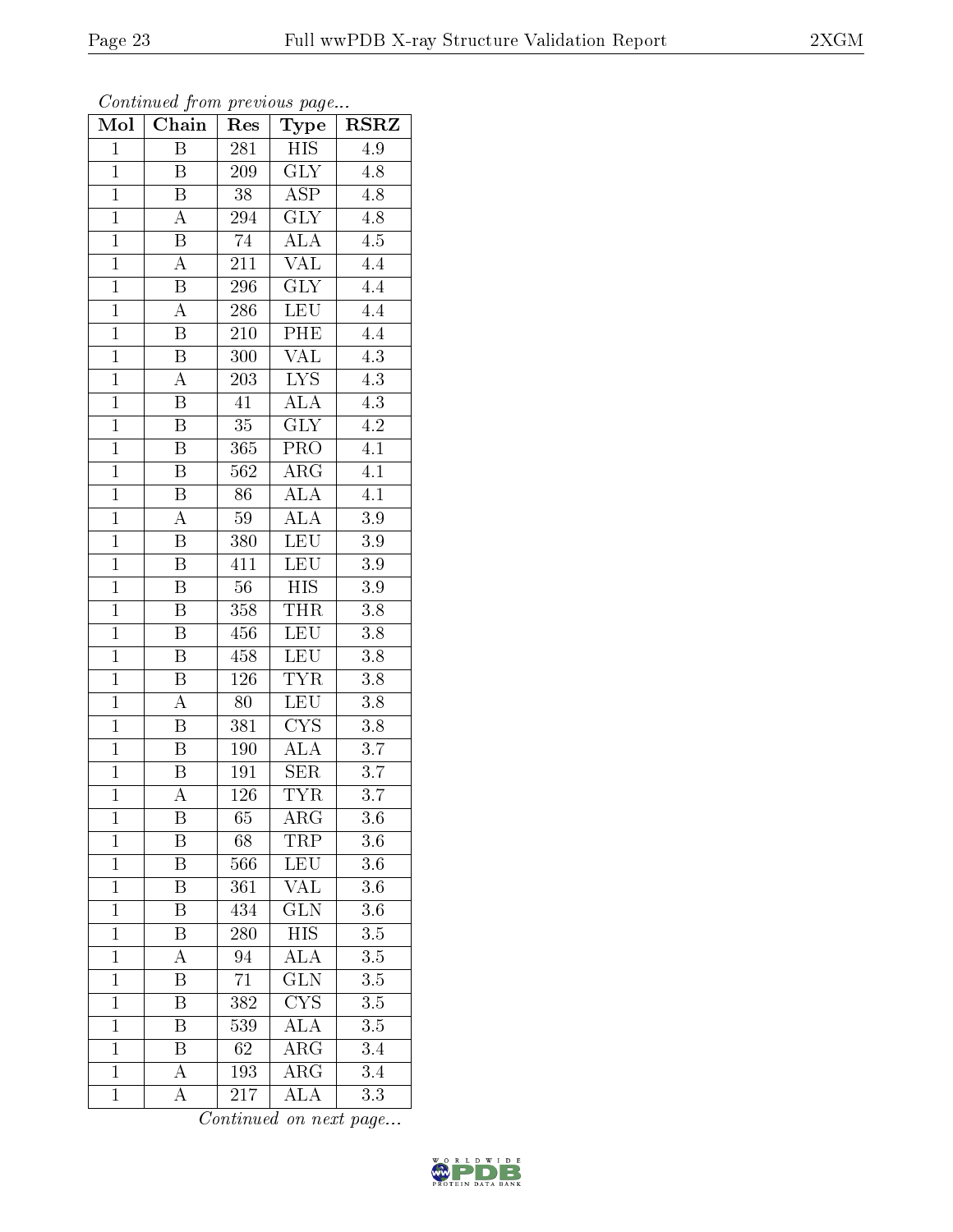| Mol            | Chain                   | Res                            | Type                                        | <b>RSRZ</b>      |  |
|----------------|-------------------------|--------------------------------|---------------------------------------------|------------------|--|
| $\mathbf{1}$   | A                       | <b>ILE</b><br>93               |                                             | 3.3              |  |
| $\overline{1}$ | A                       | 134<br>TRP                     |                                             | $3.3\,$          |  |
| $\mathbf{1}$   | $\overline{\mathrm{B}}$ | 291                            | $\overline{\text{GLY}}$<br>$\overline{3.2}$ |                  |  |
| $\mathbf{1}$   | $\, {\bf B}$            | $211\,$                        | <b>VAL</b><br>$\overline{3.2}$              |                  |  |
| $\overline{1}$ | $\overline{\rm A}$      | $\overline{\text{GLN}}$<br>376 |                                             | $\overline{3.2}$ |  |
| $\mathbf{1}$   | Β                       | 45                             | <b>ALA</b>                                  | $\overline{3.2}$ |  |
| $\overline{1}$ | $\boldsymbol{B}$        | 376                            | $\overline{\text{GLN}}$                     | $\overline{3.2}$ |  |
| $\overline{1}$ | B                       | 409                            | LEU                                         | $\overline{3.2}$ |  |
| $\overline{1}$ | $\overline{\rm A}$      | 192                            | <b>VAL</b>                                  | 3.1              |  |
| $\overline{1}$ | $\overline{\mathrm{B}}$ | 61                             | $\overline{\rm ALA}$                        | $\overline{3.1}$ |  |
| $\overline{1}$ | $\overline{\rm A}$      | 97                             | <b>LEU</b>                                  | $\overline{3.1}$ |  |
| $\overline{1}$ | $\overline{\rm A}$      | $\overline{76}$                | $\overline{\rm ALA}$                        | $\overline{3.0}$ |  |
| $\overline{1}$ | $\overline{\mathbf{B}}$ | 528                            | <b>ALA</b>                                  | $\overline{3.0}$ |  |
| $\mathbf{1}$   | $\overline{\rm A}$      | 479                            | <b>VAL</b>                                  | 3.0              |  |
| $\overline{1}$ | $\overline{\mathrm{B}}$ | 359                            | $\overline{\text{SER}}$                     | $\overline{3.0}$ |  |
| $\overline{1}$ | Β                       | $10\overline{4}$               | <b>ALA</b>                                  | 3.0              |  |
| $\overline{1}$ | $\overline{\mathrm{B}}$ | 193                            | $\overline{\rm{ARG}}$                       | $\overline{3.0}$ |  |
| $\overline{1}$ | Β                       | 364                            | GLU                                         | 3.0              |  |
| $\overline{1}$ | $\boldsymbol{A}$        | LEU<br>456                     |                                             | 3.0              |  |
| $\overline{1}$ | $\overline{\mathrm{B}}$ | 538                            | $AR\overline{G}$                            | $3.0\,$          |  |
| $\overline{1}$ | $\boldsymbol{A}$        | 123                            | $\overline{\text{GLU}}$                     | 3.0              |  |
| $\overline{1}$ | $\overline{\rm A}$      | 566                            | LEU                                         | $\overline{2.9}$ |  |
| $\mathbf{1}$   | B                       | 111                            | <b>ALA</b>                                  | $2.9\,$          |  |
| $\overline{1}$ | $\overline{\mathrm{B}}$ | 53                             | $\overline{HIS}$                            | $2.9\,$          |  |
| $\mathbf{1}$   | A                       | 160                            | $\overline{\text{GLY}}$                     | $2.9\,$          |  |
| $\overline{1}$ | $\boldsymbol{B}$        | 420                            | $\widehat{\text{ALA}}$                      | 2.9              |  |
| $\overline{1}$ | B                       | 103                            | $\overline{\text{ASP}}$                     | 2.9              |  |
| $\mathbf{1}$   | A                       | 562                            | $\rm{ARG}$                                  | 2.9              |  |
| $\overline{1}$ | $\overline{\rm A}$      | 209                            | $\overline{\text{GLY}}$                     | 2.9              |  |
| $\mathbf{1}$   | А                       | 190                            | $\overline{\rm ALA}$                        | 2.9              |  |
| $\mathbf{1}$   | $\boldsymbol{A}$        | 66                             | <b>VAL</b>                                  | 2.8              |  |
| $\mathbf{1}$   | $\overline{\rm A}$      | 301                            | PHE                                         | $\overline{2.8}$ |  |
| $\mathbf{1}$   | A                       | 381                            | ${\rm CYS}$                                 | 2.7              |  |
| $\mathbf{1}$   | $\overline{\mathrm{B}}$ | 114                            | <b>TYR</b>                                  | $\overline{2.7}$ |  |
| $\mathbf{1}$   | Β                       | 377                            | $\overline{\text{GLY}}$                     | 2.7              |  |
| $\overline{1}$ | B                       | $\overline{28}$                | $\overline{\text{MET}}$                     | $\overline{2.7}$ |  |
| $\mathbf{1}$   | Β                       | 80                             | <b>LEU</b>                                  | 2.6              |  |
| $\overline{1}$ | Β                       | 132                            | LEU                                         | 2.6              |  |
| $\mathbf{1}$   | А                       | 65                             | $\rm{AR}\bar{\rm{G}}$                       | 2.6              |  |
| $\overline{1}$ | А                       | 285                            | <b>LEU</b>                                  | 2.6              |  |
| $\mathbf{1}$   | $\overline{\mathrm{B}}$ | 37                             | $\overline{\text{GLY}}$                     | 2.6              |  |
| $\mathbf{1}$   | А                       | 480                            | LEU                                         | $2.6\,$          |  |

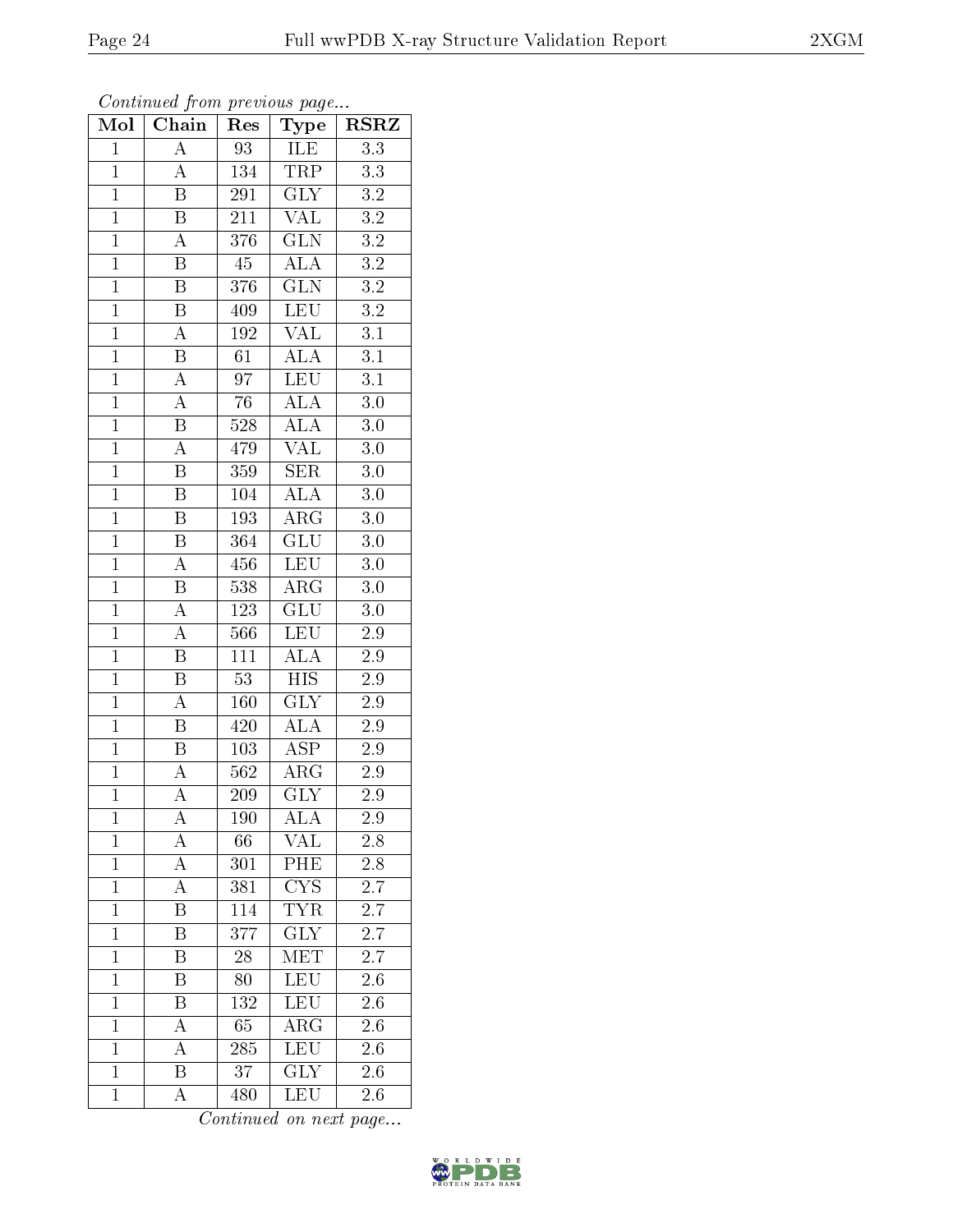| Mol            | Chain                     | Type<br>Res     |                         | <b>RSRZ</b>      |  |
|----------------|---------------------------|-----------------|-------------------------|------------------|--|
| $\mathbf{1}$   | $\overline{\mathrm{B}}$   | GLN<br>350      |                         | 2.6              |  |
| $\overline{1}$ | $\boldsymbol{A}$          | 457             | PHE<br>2.6              |                  |  |
| $\mathbf{1}$   | $\overline{\mathrm{B}}$   | 203             | $\overline{\text{LYS}}$ | $\overline{2.5}$ |  |
| $\mathbf{1}$   | $\boldsymbol{A}$          | $\overline{7}4$ | $\overline{ALA}$        | $2.5\,$          |  |
| $\overline{1}$ | $\overline{A}$            | 350             | $\overline{\text{GLN}}$ | $\overline{2.5}$ |  |
| $\mathbf{1}$   | $\overline{\rm A}$        | 259             | <b>GLN</b>              | 2.5              |  |
| $\overline{1}$ | B                         | 123             | <b>GLU</b>              | 2.5              |  |
| $\mathbf{1}$   | $\overline{A}$            | 409             | <b>LEU</b>              | 2.4              |  |
| $\mathbf{1}$   | A                         | 380             | <b>LEU</b>              | 2.4              |  |
| $\mathbf{1}$   | $\overline{A}$            | 96              | <b>TRP</b>              | 2.4              |  |
| $\overline{1}$ | B                         | 217             | ALA                     | 2.4              |  |
| $\overline{1}$ | $\overline{\mathrm{B}}$   | 79              | LEU                     | $\overline{2.4}$ |  |
| $\overline{1}$ | $\overline{B}$            | 66              | $\overline{\text{VAL}}$ | 2.4              |  |
| $\mathbf{1}$   | $\boldsymbol{B}$          | 88              | PRO                     | 2.4              |  |
| $\overline{1}$ | $\overline{\mathrm{B}}$   | 70              | $\overline{\text{GLN}}$ | $\overline{2.4}$ |  |
| $\overline{1}$ | Β                         | 356             | <b>SER</b>              | 2.3              |  |
| $\overline{1}$ | $\overline{\mathrm{B}}$   | 131             | LEU                     | $\overline{2.3}$ |  |
| $\mathbf{1}$   | Β                         | 259             | <b>GLN</b>              | $2.\overline{3}$ |  |
| $\overline{1}$ | Β                         | 130             | <b>GLN</b>              | 2.3              |  |
| $\mathbf{1}$   | Β                         | 60              | VAL                     | $2.\overline{3}$ |  |
| $\overline{1}$ | A                         | 521             | $\overline{\text{SER}}$ | 2.3              |  |
| $\overline{1}$ | $\overline{\rm A}$        | 78              | $\overline{\text{VAL}}$ | $\overline{2.3}$ |  |
| $\mathbf{1}$   | B                         | 63              | <b>LEU</b>              | $2.3\,$          |  |
| $\mathbf{1}$   | $\overline{\rm A}$        | 184             | $\rm{ARG}$              | $2\overline{.2}$ |  |
| $\mathbf{1}$   | Β                         | 165             | PHE                     | 2.2              |  |
| $\overline{1}$ | $\boldsymbol{B}$          | 383             | PHE                     | $2.\overline{2}$ |  |
| $\overline{1}$ | $\boldsymbol{\mathrm{B}}$ | 272             | LEU                     | 2.2              |  |
| $\mathbf{1}$   | Β                         | 441             | <b>LYS</b>              | 2.2              |  |
| $\overline{1}$ | B                         | 406             | $\overline{\rm ASP}$    | 2.2              |  |
| $\mathbf 1$    | Β                         | 543             | PHE                     | $\overline{2.2}$ |  |
| $\mathbf{1}$   | A                         | 370             | GLN                     | $2.2\,$          |  |
| $\mathbf{1}$   | $\overline{\mathrm{B}}$   | $27\,$          | $\overline{\text{LEU}}$ | $\overline{2.2}$ |  |
| $\mathbf{1}$   | Β                         | 522             | ASP                     | 2.2              |  |
| $\mathbf{1}$   | $\overline{\mathrm{B}}$   | 134             | <b>TRP</b>              | $\overline{2.2}$ |  |
| $\mathbf{1}$   | А                         | 441             | LYS                     | 2.2              |  |
| $\mathbf{1}$   | $\overline{\mathrm{B}}$   | 226             | $\overline{\rm ALA}$    | $\overline{2.2}$ |  |
| $\mathbf{1}$   | А                         | 288             | <b>ASP</b>              | $\overline{2.2}$ |  |
| $\overline{1}$ | A                         | 382             | $\overline{\text{CYS}}$ | 2.2              |  |
| $\mathbf 1$    | Β                         | 243             | $\overline{\text{PHE}}$ | 2.1              |  |
| $\mathbf{1}$   | B                         | 133             | <b>ASN</b>              | 2.1              |  |
| $\mathbf{1}$   | Β                         | 195             | LEU                     | 2.1              |  |
| $\mathbf{1}$   | Β                         | 227             | <b>LEU</b>              | 2.1              |  |